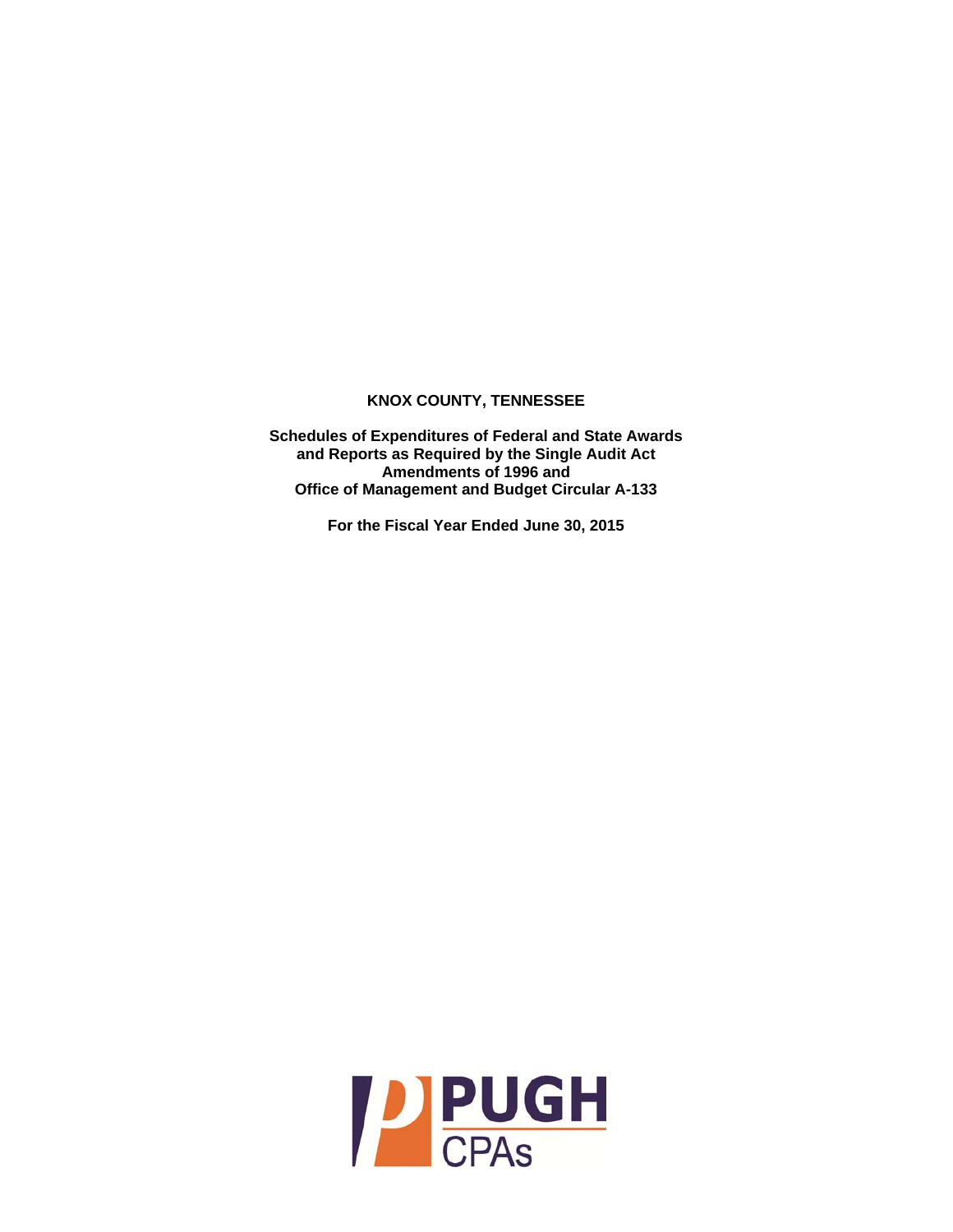### **Schedules of Expenditures of Federal and State Awards and Reports as Required by the Single Audit Act Amendments of 1996 and Office of Management and Budget Circular A-133**

# **TABLE OF CONTENTS**

Page

|                                                                                                                                                                      | Number |
|----------------------------------------------------------------------------------------------------------------------------------------------------------------------|--------|
| Independent Auditor's Report on Internal Control Over Financial Reporting and on<br>Compliance and Other Matters Based on an Audit of Financial Statements Performed |        |
| Independent Auditor's Report on Compliance for Each Major Federal Program;<br>Report on Internal Control Over Compliance; and Report on Schedule of Expenditures     |        |
|                                                                                                                                                                      |        |
|                                                                                                                                                                      |        |
| Notes to Schedules of Expenditures of Federal and State Awards for the Year Ended June 30, 2015  16-17                                                               |        |
|                                                                                                                                                                      |        |
|                                                                                                                                                                      |        |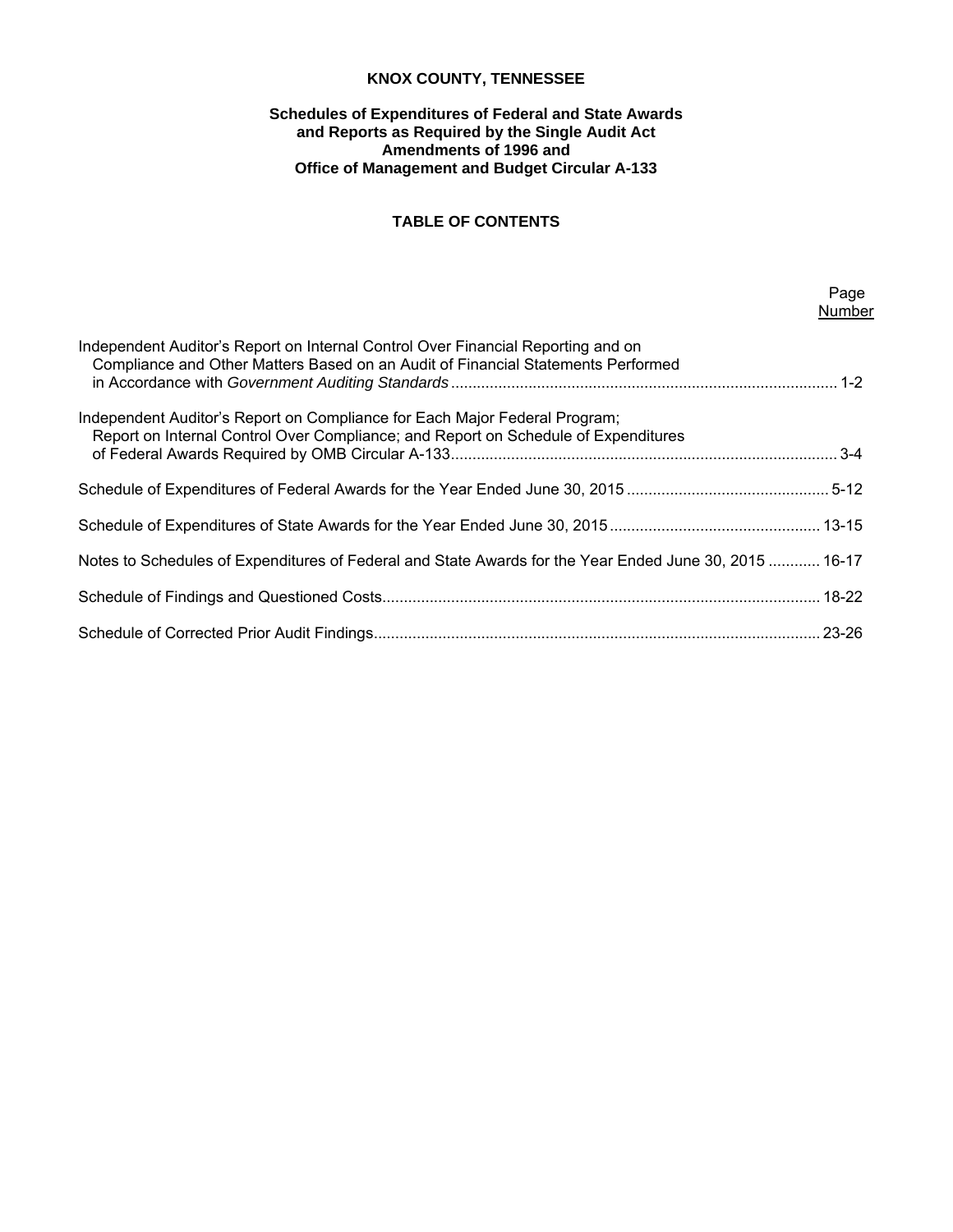

PUGH & COMPANY, P.C. www.pughcpas.com

### INDEPENDENT AUDITOR'S REPORT ON INTERNAL CONTROL OVER FINANCIAL REPORTING AND ON COMPLIANCE AND OTHER MATTERS BASED ON AN AUDIT OF FINANCIAL STATEMENTS PERFORMED IN ACCORDANCE WITH *GOVERNMENT AUDITING STANDARDS*

#### Honorable Mayor, County Commissioners and Audit Committee of Knox County, Tennessee Knoxville, Tennessee

We have audited, in accordance with the auditing standards generally accepted in the United States of America and the standards applicable to financial audits contained in *Government Auditing Standards* issued by the Comptroller General of the United States, the financial statements of the governmental activities, the business-type activities, the discretely presented component units, each major fund, budgetary comparison statement of the general fund, fiduciary fund types and the aggregate remaining fund information of Knox County, Tennessee (the "County") as of and for the year ended June 30, 2015, and the related notes to the financial statements, which collectively comprise the County's basic financial statements, and have issued our report thereon dated December 22, 2015. Our report includes a reference to other auditors who audited the financial statements of The Development Corporation of Knox County ("TDC"), a discretely presented component unit reported in the financial statements of the County, and the Great Schools Partnership Charitable Trust (the "Partnership"), a discretely presented component unit, reported in the financial statements of the Knox County Board of Education (the "BOE"). This report does not include the results of the other auditors' testing of internal control over financial reporting or compliance and other matters that are reported on separately by those auditors.

# **Internal Control Over Financial Reporting**

In planning and performing our audit of the financial statements, we considered the County's internal control over financial reporting (internal control) to determine the audit procedures that are appropriate in the circumstances for the purpose of expressing our opinions on the financial statements, but not for the purpose of expressing an opinion on the effectiveness of the County's internal control. Accordingly, we do not express an opinion on the effectiveness of the County's internal control.

A deficiency in internal control exists when the design or operation of a control does not allow management or employees, in the normal course of performing their assigned functions, to prevent, or detect and correct, misstatements on a timely basis. A material weakness is a deficiency, or a combination of deficiencies, in internal control such that there is a reasonable possibility that a material misstatement of the County's financial statements will not be prevented, or detected and corrected on a timely basis. A significant deficiency is a deficiency, or combination of deficiencies, in internal control that is less severe than a material weakness, yet important enough to merit attention by those charged with governance.

Our consideration of internal control was for the limited purpose described in the first paragraph of this section and was not designed to identify all deficiencies in internal control that might be material weaknesses or significant deficiencies and therefore, material weaknesses or significant deficiencies may exist that were not identified. Given these limitations, during our audit we did not identify any deficiencies in internal control that we consider to be material weaknesses. We did identify certain deficiencies in internal control, described in the accompanying Schedule of Findings and Questioned Costs that we consider to be significant deficiencies referenced as items 2015-001, 2015-002 and 2015-004.







**TSCPA Members of the Tennessee Society Of Certified Public Accountants**

1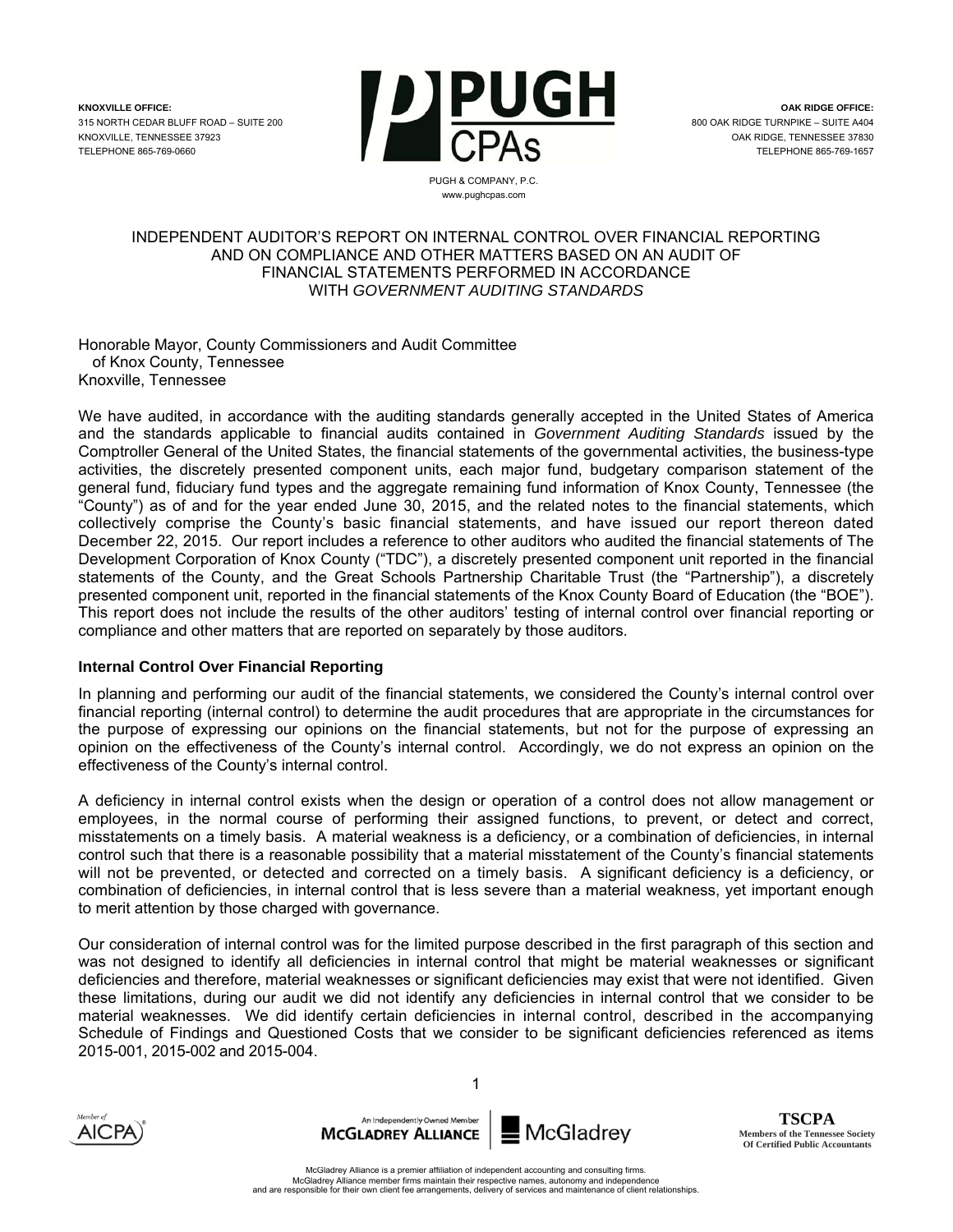#### **Compliance and Other Matters**

As part of obtaining reasonable assurance about whether the County's financial statements are free from material misstatement, we performed tests of its compliance with certain provisions of laws, regulations, contracts, and grant agreements, noncompliance with which could have a direct and material effect on the determination of financial statement amounts. However, providing an opinion on compliance with those provisions was not an objective of our audit, and accordingly, we do not express such an opinion. The results of our tests disclosed instances of noncompliance or other matters that are required to be reported under *Government Auditing Standards* and which are referenced as items 2015-003 and 2015-004 in the accompanying Schedule of Findings and Questioned Costs*.*

#### **Knox County, Tennessee's Response to Findings**

The County's responses to the findings identified in our audit are described in the accompanying Schedule of Findings and Questioned Costs. The County's responses were not subjected to the auditing procedures applied in the audit of the financial statements and, accordingly, we express no opinion on them.

#### **Purpose of this Report**

The purpose of this report is solely to describe the scope of our testing of internal control and compliance and the result of that testing, and not to provide an opinion on the effectiveness of the County's internal control or on compliance. This report is an integral part of an audit performed in accordance with *Government Auditing Standards* in considering the County's internal control and compliance. Accordingly, this communication is not suitable for any other purpose.

*Pugh* &*Company, P.C.*

 Certified Public Accountants Knoxville, Tennessee December 22, 2015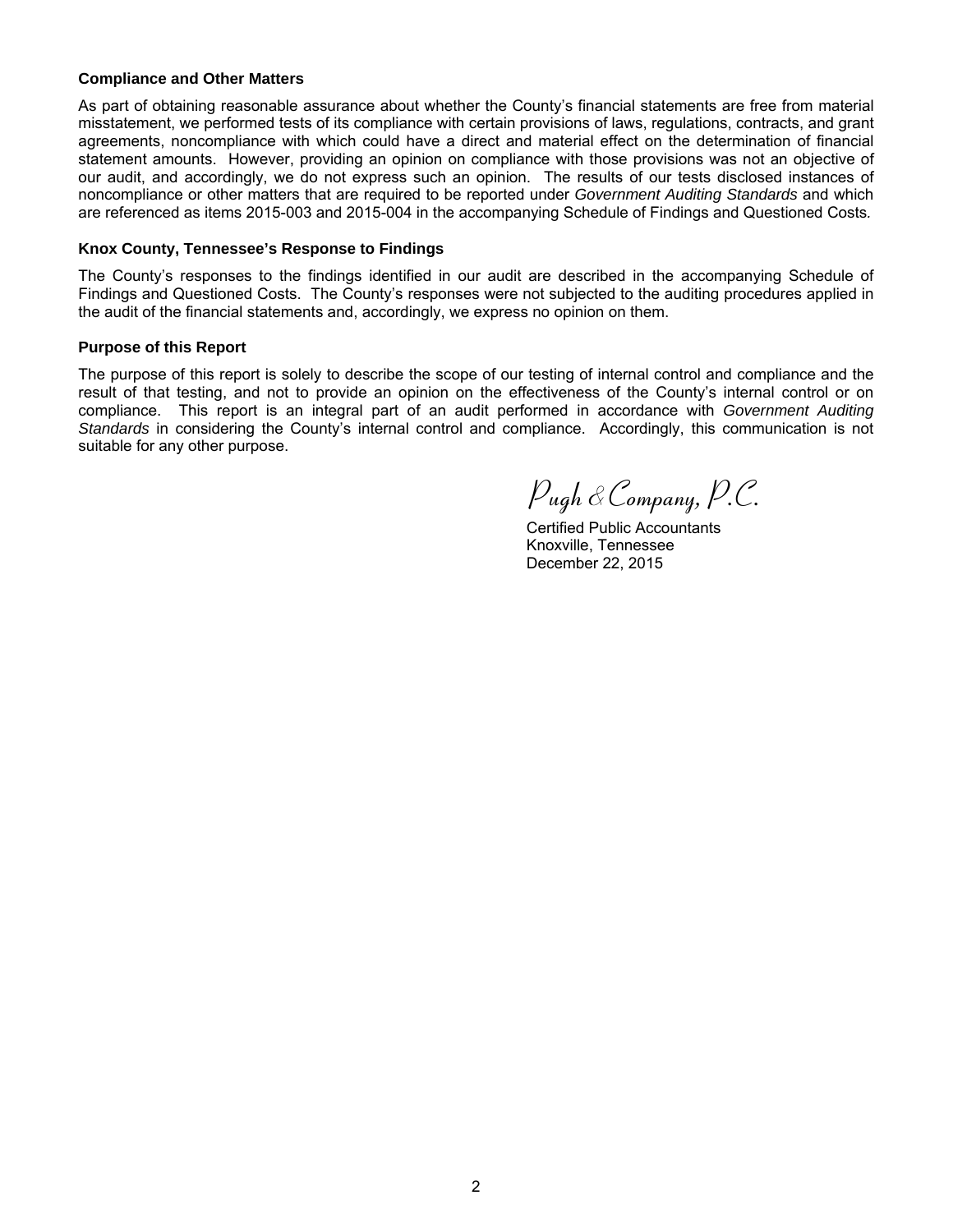

PUGH & COMPANY, P.C. www.pughcpas.com

### INDEPENDENT AUDITOR'S REPORT ON COMPLIANCE FOR EACH MAJOR FEDERAL PROGRAM; REPORT ON INTERNAL CONTROL OVER COMPLIANCE; AND REPORT ON SCHEDULE OF EXPENDITURES OF FEDERAL AWARDS REQUIRED BY OMB CIRCULAR A-133

#### Honorable Mayor, County Commissioners and Audit Committee of Knox County, Tennessee Knoxville, Tennessee

### **Report on Compliance for Each Major Federal Program**

We have audited Knox County, Tennessee's (the "County") compliance with the types of compliance requirements described in the OMB Circular A-133 Compliance Supplement that could have a direct and material effect on each of the County's major federal programs for the year ended June 30, 2015. The County's major federal programs are identified in the summary of auditor's results section of the accompanying Schedule of Findings and Questioned Costs.

The County's basic financial statements include the operations of The Development Corporation of Knox County (the "TDC"), a discretely presented component unit, reported in the financial statements of the County, and the Great Schools Partnership Charitable Trust (the "Partnership"), a discretely presented component unit, reported in the financial statements of the Knox County Board of Education (the "BOE"). According to the other auditor's reports, TDC and the Partnership did not receive any federal awards for the year ended June 30, 2015.

#### **Management's Responsibility**

Management is responsible for compliance with the requirements of laws, regulations, contracts, and grants applicable to its federal programs.

### **Auditor's Responsibility**

Our responsibility is to express an opinion on compliance for each of the County's major federal programs based on our audit of the types of compliance requirements referred to above. We conducted our audit of compliance in accordance with auditing standards generally accepted in the United States of America; the standards applicable to financial audits contained in *Government Auditing Standards*, issued by the Comptroller General of the United States; and OMB Circular A-133, Audits of States, Local Governments, and Non-Profit Organizations. Those standards and OMB Circular A-133 require that we plan and perform the audit to obtain reasonable assurance about whether noncompliance with the types of compliance requirements referred to above that could have a direct and material effect on a major federal program occurred. An audit includes examining, on a test basis, evidence about the County's compliance with those requirements and performing such other procedures as we considered necessary in the circumstances.

We believe that our audit provides a reasonable basis for our opinion on compliance for each major federal program. However, our audit does not provide a legal determination of the County's compliance.

### **Opinion on Each Major Federal Program**

In our opinion, the County complied, in all material respects, with the types of compliance requirements referred to above that could have a direct and material effect on each of its major federal programs for the year ended June 30, 2015.

### **Other Matter**

The results of our auditing procedures disclosed an instance of noncompliance in a non-major federal award program, which is required to be reported in accordance with OMB Circular A-133 and which is described in the accompanying Schedule of Findings and Questioned Costs as item 2015-004. Our opinion on each major federal program is not modified with respect to this matter.

3







**TSCPA Members of the Tennessee Society Of Certified Public Accountants**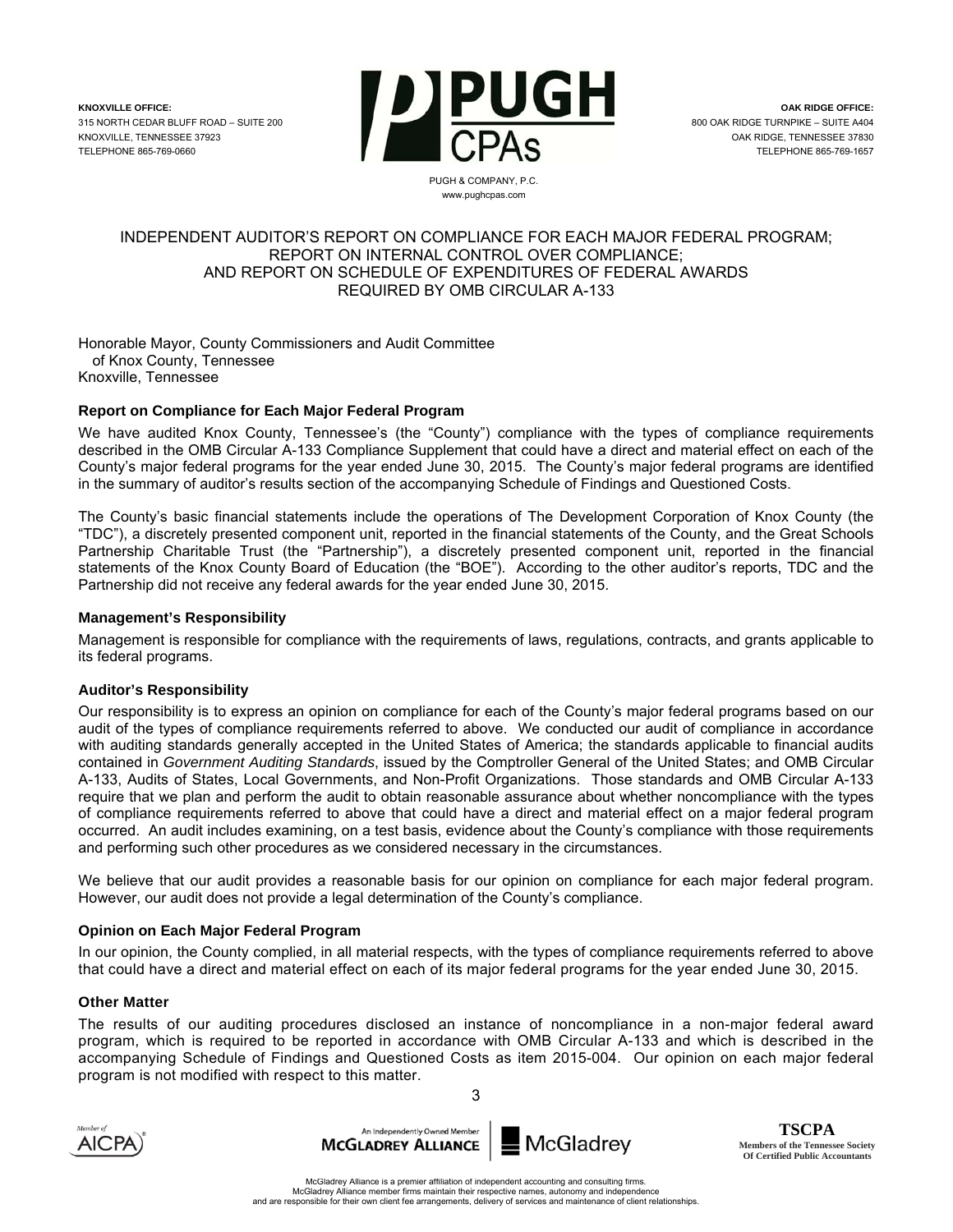The County's response to the noncompliance finding identified in our audit is described in the accompanying Schedule of Findings and Questioned Costs. The County's response was not subjected to the auditing procedures applied in the audit of compliance and, accordingly, we express no opinion on the response.

### **Report on Internal Control Over Compliance**

Management of the County is responsible for establishing and maintaining effective internal control over compliance with the types of compliance requirements referred to above. In planning and performing our audit of compliance, we considered the County's internal control over compliance with the types of requirements that could have a direct and material effect on each major federal program to determine the auditing procedures that are appropriate in the circumstances for the purpose of expressing an opinion on compliance for each major federal program and to test and report on internal control over compliance in accordance with OMB Circular A-133, but not for the purpose of expressing an opinion on the effectiveness of internal control over compliance. Accordingly, we do not express an opinion on the effectiveness of the County's internal control over compliance.

A deficiency in internal control over compliance exists when the design or operation of a control over compliance does not allow management or employees, in the normal course of performing their assigned functions, to prevent, or detect and correct, noncompliance with a type of compliance requirement of a federal program on a timely basis. A material weakness in internal control over compliance is a deficiency, or combination of deficiencies, in internal control over compliance, such that there is a reasonable possibility that material noncompliance with a type of compliance requirement of a federal program will not be prevented, or detected and corrected, on a timely basis. A significant deficiency in internal control over compliance is a deficiency, or a combination of deficiencies, in internal control over compliance with a type of compliance requirement of a federal program that is less severe than a material weakness in internal control over compliance, yet important enough to merit attention by those charged with governance.

Our consideration of internal control over compliance was for the limited purpose described in the first paragraph of this section and was not designed to identify all deficiencies in internal control over compliance that might be material weaknesses or significant deficiencies and therefore, material weaknesses or significant deficiencies may exist that were not identified. We did not identify any deficiencies in internal control over compliance that we consider to be material weaknesses. However, we identified a certain deficiency in internal control over compliance, as described in the accompanying Schedule of Findings and Questioned Costs as item 2015-004 that we consider to be a significant deficiency.

The County's response to the internal control over compliance finding identified in our audit is described in the accompanying Schedule of Findings and Questioned Costs. The County's response was not subjected to the auditing procedures applied in the audit of compliance and, accordingly, we express no opinion on the response.

The purpose of this report on internal control over compliance is solely to describe the scope of our testing of internal control over compliance and the results of that testing based on the requirements of OMB Circular A-133. Accordingly, this report is not suitable for any other purpose.

### **Report on Schedules of Expenditures of Federal and State Awards Required by OMB Circular A-133**

We have audited the financial statements of the County as of and for the year ended June 30, 2015, and have issued our report thereon dated December 22, 2015 which contained an unmodified opinion on those financial statements. Our audit was conducted for the purpose of forming an opinion on the financial statements as a whole. The accompanying schedules of expenditures of federal and state awards are presented for purposes of additional analysis as required by OMB Circular A-133 and the Tennessee Comptroller of the Treasury and are not a required part of the financial statements. Such information is the responsibility of management and was derived from and relates directly to the underlying accounting and other records used to prepare the financial statements. The information has been subjected to the auditing procedures applied in the audit of the financial statements and certain additional procedures, including comparing and reconciling such information directly to the underlying accounting and other records used to prepare the financial statements or to the financial statements themselves, and other additional procedures in accordance with auditing standards generally accepted in the United States of America. In our opinion, the schedules of expenditures of federal and state awards are fairly stated in all material respects in relation to the financial statements as a whole.

*Pugh* &*Company, P.C.*

Certified Public Accountants Knoxville, Tennessee December 22, 2015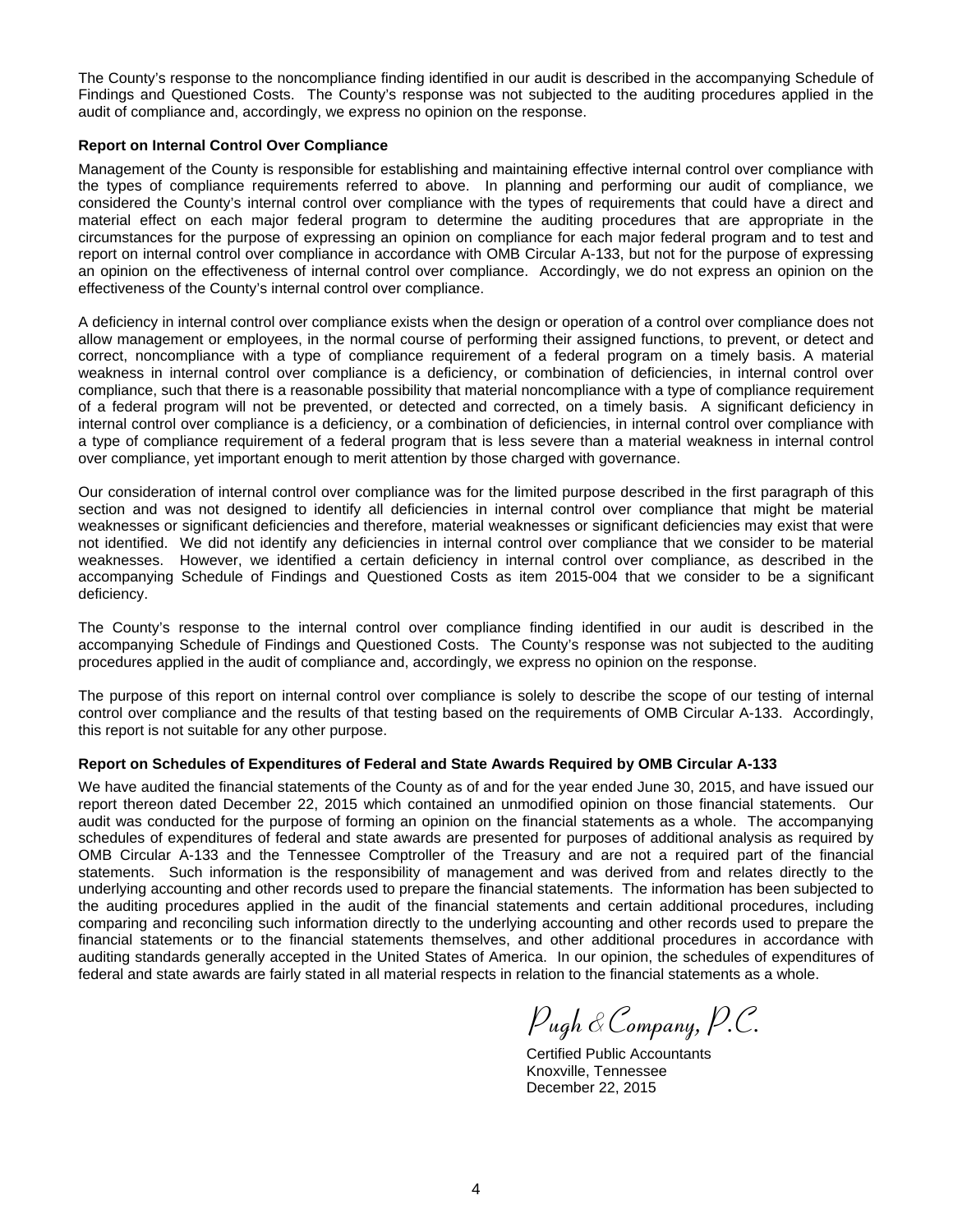#### **SCHEDULE OF EXPENDITURES OF FEDERAL AWARDS**

#### **For the Year Ended June 30, 2015**

| <b>Federal Grantor/Pass-through</b><br><b>Grantor/Program or Cluster Title</b> | Federal<br><b>CFDA</b><br><b>Number</b> | <b>Grant/Pass-Through</b><br><b>Entity Identifying</b><br><b>Number</b> | Federal<br><b>Expenditures</b> |
|--------------------------------------------------------------------------------|-----------------------------------------|-------------------------------------------------------------------------|--------------------------------|
| <b>Knox County, Tennessee (Primary Government):</b>                            |                                         |                                                                         |                                |
| U.S. Department of Agriculture:                                                |                                         |                                                                         |                                |
| Passed through Tennessee Department of Health:                                 |                                         |                                                                         |                                |
| Special Supplemental Nutrition for Women, Infants and Children Program:        |                                         |                                                                         |                                |
| Women, Infants, and Children (WIC)                                             | 10.557                                  | GG-15-43543-00                                                          | \$<br>1,609,569                |
| Women, Infants, and Children (WIC)                                             | 10.557                                  | GG-14-38976-00                                                          | 454,359                        |
| Total U.S. Department of Agriculture                                           |                                         |                                                                         | 2,063,928                      |
| U.S. Department of Housing and Urban Development Direct Programs:              |                                         |                                                                         |                                |
| CDBG - Entitlement Grants Cluster:                                             |                                         |                                                                         |                                |
| <b>Community Development Block Grant</b>                                       | 14.218                                  | B-14-UC-47-0001                                                         | 415,827                        |
| <b>Community Development Block Grant</b>                                       | 14.218                                  | B-13-UC-47-0001                                                         | 606,387                        |
| <b>Community Development Block Grant</b>                                       | 14.218                                  | B-10-UC-47-0001                                                         | 12,700                         |
| <b>Total CDBG - Entitlement Grants Cluster</b>                                 |                                         |                                                                         | 1,034,914                      |
| <b>HOME</b> Investment Partnerships Programs                                   | 14.239                                  | M-14-UC-47-0204                                                         | 248,383                        |
| <b>HOME</b> Investment Partnerships Programs                                   | 14.239                                  | M-13-UC-47-0204                                                         | 258,556                        |
| <b>HOME</b> Investment Partnerships Programs                                   | 14.239                                  | M-12-UC-47-0204                                                         | 213,528                        |
| <b>HOME</b> Investment Partnerships Programs                                   | 14.239                                  | M-11-UC-47-0204                                                         | 251,359                        |
| <b>Total HOME Investment Partnerships Programs</b>                             |                                         |                                                                         | 971,826                        |
| Total U.S. Department of Housing and Urban Development                         |                                         |                                                                         | 2,006,740                      |
| U.S. Department of Justice:                                                    |                                         |                                                                         |                                |
| U.S. Department of Justice Direct Programs:                                    |                                         |                                                                         |                                |
| Violence Against Women Office:                                                 |                                         |                                                                         |                                |
| Grants to Encourage Arrest Policies & Enforcement of Orders of Protection      | 16.590                                  | OVW2012-AX-WE-0025                                                      | 5,019                          |
| Edward Byrne Memorial Justice Assistance Grant Program:                        |                                         |                                                                         |                                |
| Edward Byrne Memorial Justice Assistance Grant                                 | 16.738                                  | 2014-DJ-BX-0564                                                         | 78,360                         |
| Edward Byrne Memorial Justice Assistance Grant                                 | 16.738                                  | 2013-DJ-BX-0335                                                         | 79,610                         |
| Edward Byrne Memorial Justice Assistance Grant                                 | 16.738                                  | 2011-DJ-BX-3451                                                         | 22,921                         |
| Total Edward Byrne Memorial Justice Assistance Grant Program                   |                                         |                                                                         | 180,891                        |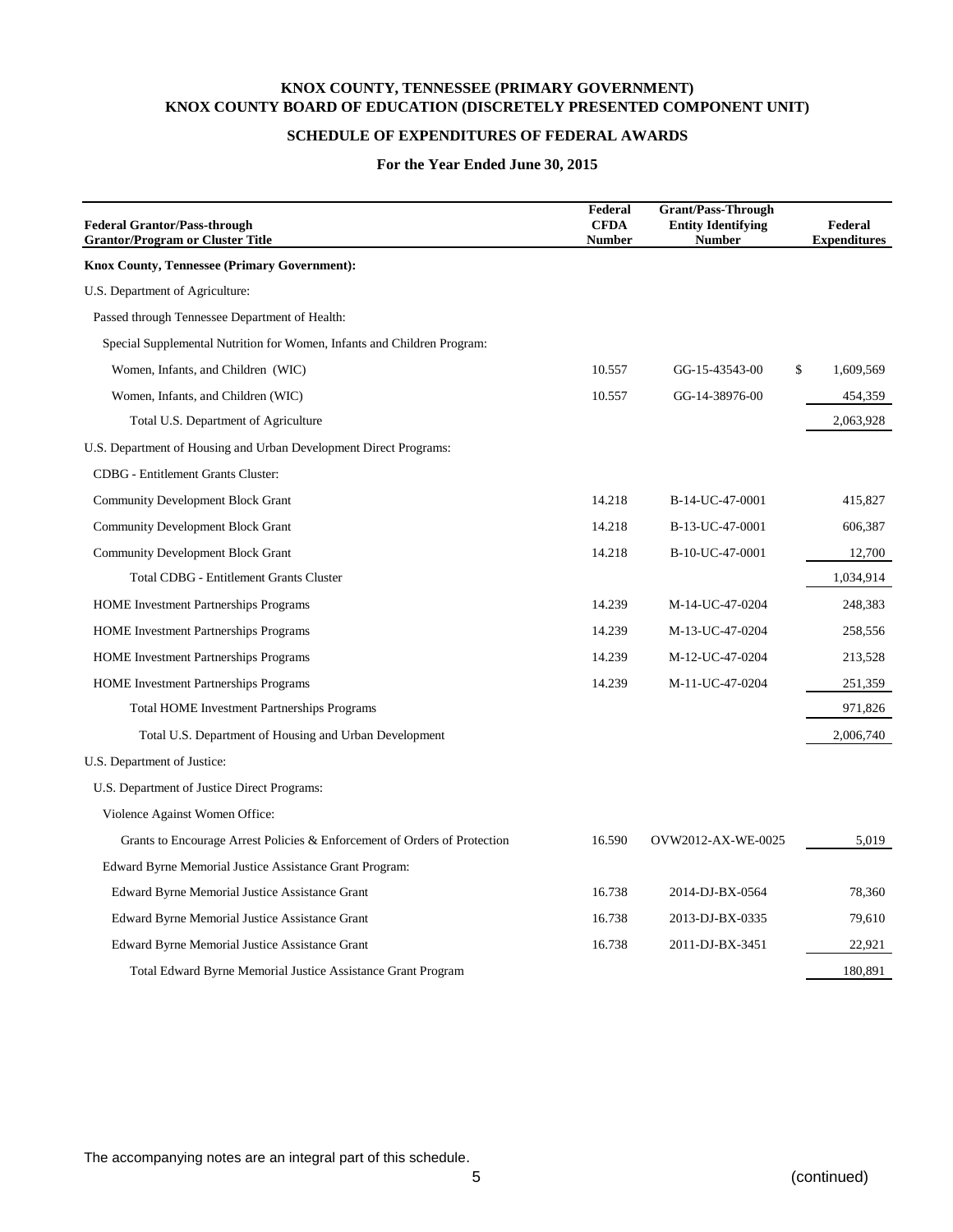#### **SCHEDULE OF EXPENDITURES OF FEDERAL AWARDS**

#### **For the Year Ended June 30, 2015**

| <b>Federal Grantor/Pass-through</b><br><b>Grantor/Program or Cluster Title</b>              | Federal<br><b>CFDA</b><br><b>Number</b> | <b>Grant/Pass-Through</b><br><b>Entity Identifying</b><br><b>Number</b> | Federal<br><b>Expenditures</b> |
|---------------------------------------------------------------------------------------------|-----------------------------------------|-------------------------------------------------------------------------|--------------------------------|
| Knox County, Tennessee (Primary Government) (Continued):                                    |                                         |                                                                         |                                |
| U.S. Department of Justice (Continued)                                                      |                                         |                                                                         |                                |
| U.S. Department of Justice Direct Programs (Continued):                                     |                                         |                                                                         |                                |
| Federal Bureau of Investigation:                                                            |                                         |                                                                         |                                |
| Law Enforcement Assistance - FBI Field Police & Training                                    | 16.302                                  | N/A                                                                     | \$<br>1,975                    |
| Law Enforcement Assistance - FBI Field Police & Training                                    | 16.302                                  | N/A                                                                     | 1,402                          |
| Total Federal Bureau of Investigation                                                       |                                         |                                                                         | 3,377                          |
| Office of Community Policing Grant Programs:                                                |                                         |                                                                         |                                |
| Public Safety Partnership & Community Policing Grants - ARRA - Organ. Crime                 | 16.710                                  | <b>SE-TNE-193</b>                                                       | 5,791                          |
| Public Safety Partnership & Community Policing Grants - ARRA - Safe Streets                 | 16.710                                  | 281D-KX-61230                                                           | 4,192                          |
| Public Safety Partnership & Community Policing Grants - ARRA - Safe Streets                 | 16.710                                  | 281D-KX-61230                                                           | 15,503                         |
| Total Office of Community Policing Grant Programs                                           |                                         |                                                                         | 25,486                         |
| Bureau of Justice Assistance State Criminal Alien Assistance Program                        | 16.606                                  | 2015-AP-BX-0333                                                         | 11,507                         |
| Bureau of Justice Edward Byrne Memorial Competitive Grant Program                           | 16.751                                  | 2009-D2-BX-0027                                                         | 59,795                         |
| Total U.S. Department of Justice Direct Programs                                            |                                         |                                                                         | 286,075                        |
| Passed through the Tennessee Department of Children's Services:                             |                                         |                                                                         |                                |
| Juvenile Accountability Block Grant                                                         | 16.523                                  | EDISON 29026                                                            | 14,818                         |
| Total Passed through the Tennessee Department of Children's Services                        |                                         |                                                                         | 14,818                         |
| Total U.S. Department of Justice                                                            |                                         |                                                                         | 300,893                        |
| U.S. Department of Transportation - Federal Highway Administration:                         |                                         |                                                                         |                                |
| Passed through Tennessee Department of Transportation:                                      |                                         |                                                                         |                                |
| Highway Planning and Construction - Traffic Signal Coordination Project                     | 20.205                                  | Agreement No. 140233                                                    | 54,625                         |
| Highway Planning and Construction - Advanced Traffic Management                             | 20.205                                  | Agreement No. 140234                                                    | 68,165                         |
| Total U.S. Department of Transportation - Federal Highway Administration                    |                                         |                                                                         | 122,790                        |
| U.S. Department of Transportation - National Highway Traffic Safety Administration:         |                                         |                                                                         |                                |
| Passed through Tennessee Department of Transportation:                                      |                                         |                                                                         |                                |
| Alcohol Open Container Requirements                                                         | 20.607                                  | Z-15-GHS186                                                             | 59,432                         |
| <b>Alcohol Open Container Requirements</b>                                                  | 20.607                                  | Z-14-GHS188                                                             | 45,439                         |
| Total U.S. Department of Transportation -<br>National Highway Traffic Safety Administration |                                         |                                                                         | 104,871                        |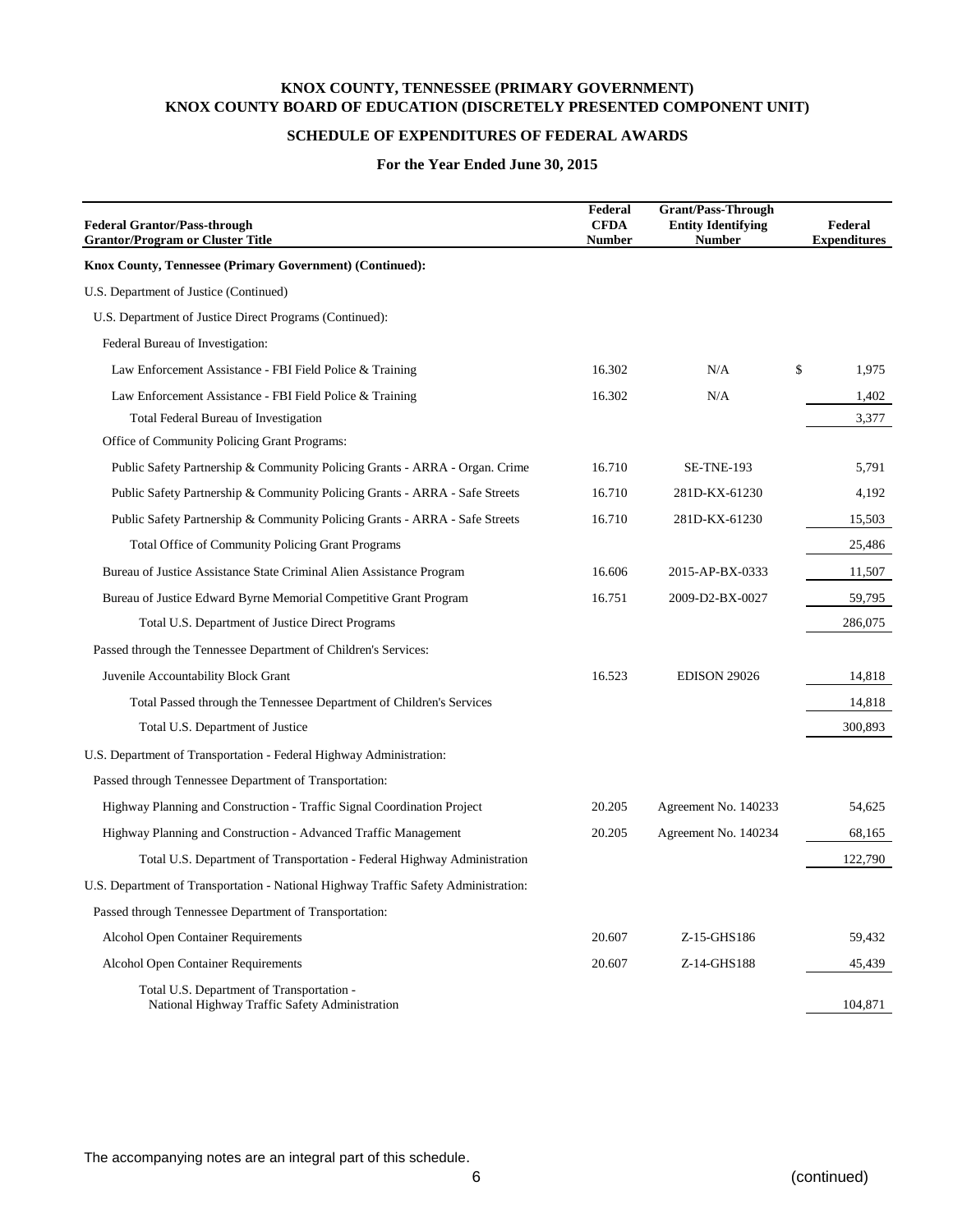#### **SCHEDULE OF EXPENDITURES OF FEDERAL AWARDS**

#### **For the Year Ended June 30, 2015**

| <b>Federal Grantor/Pass-through</b><br><b>Grantor/Program or Cluster Title</b> | Federal<br><b>CFDA</b><br><b>Number</b> | <b>Grant/Pass-Through</b><br><b>Entity Identifying</b><br><b>Number</b> | Federal<br><b>Expenditures</b> |
|--------------------------------------------------------------------------------|-----------------------------------------|-------------------------------------------------------------------------|--------------------------------|
| Knox County, Tennessee (Primary Government) (Continued):                       |                                         |                                                                         |                                |
| Institute of Museum and Library Services:                                      |                                         |                                                                         |                                |
| Passed through Tennessee Secretary of State:                                   |                                         |                                                                         |                                |
| Grants to States - Library Services - Materials for the Disadvantaged          | 45.310                                  | <b>EDISON 34320</b>                                                     | \$<br>6,400                    |
| Grants to States - Archives Library Technology Assistance                      | 45.310                                  | <b>EDISON 33564</b>                                                     | 5,966                          |
| Total Institute of Museum and Library Services                                 |                                         |                                                                         | 12,366                         |
| <b>Environmental Protection Agency Direct Programs:</b>                        |                                         |                                                                         |                                |
| Office of Air and Radiation:                                                   |                                         |                                                                         |                                |
| Air Pollution Control Program Support - Section 105                            | 66.001                                  | A-00408315-0                                                            | 277,616                        |
| Air Pollution Control Program Support - Section 105                            | 66.001                                  | A-00408310-3                                                            | 106,967                        |
| Air Pollution Control Program Support - Section 103                            | 66.001                                  | PM-96497615                                                             | 38,274                         |
| Air Pollution Control Program Support - Section 103                            | 66.001                                  | PM-96497608                                                             | 72,182                         |
| Total Office of Air and Radiation                                              |                                         |                                                                         | 495,039                        |
| Office of Water:                                                               |                                         |                                                                         |                                |
| Passed through Tennessee Department of Agriculture:                            |                                         |                                                                         |                                |
| Nonpoint Source Implementation Grant                                           | 66.460                                  | EDISON 44778                                                            | 802                            |
| <b>Total Environmental Protection Agency</b>                                   |                                         |                                                                         | 495,841                        |
| U.S. Department of Education:                                                  |                                         |                                                                         |                                |
| Passed through Tennessee Department of Education:                              |                                         |                                                                         |                                |
| Title I State Agency Program for Neglected and Delinquent Children and Youth   | 84.013                                  | N/A                                                                     | 36,465                         |
| Total U.S. Department of Education                                             |                                         |                                                                         | 36,465                         |
| U.S. Department of Health and Human Services:                                  |                                         |                                                                         |                                |
| Passed through Tennessee Department of Health:                                 |                                         |                                                                         |                                |
| Centers for Disease Control and Prevention Programs:                           |                                         |                                                                         |                                |
| Tuberculosis Prevention and Control                                            | 93.116                                  | GG-15-42750-00                                                          | 325,730                        |
| Immunization Cooperative Agreements Grants Program:                            |                                         |                                                                         |                                |
| Immunizations and Vaccines for Children Program                                | 93.268                                  | GG-15-43852-00                                                          | 98,245                         |
| Immunizations and Vaccines for Children Program                                | 93.268                                  | GG-14-41023-00                                                          | 97,850                         |
| Total Immunization Cooperative Agreements Grants Program                       |                                         |                                                                         | 196,095                        |
| Public Health Emergency Preparedness Aligned Cooperative Agreements:           |                                         |                                                                         |                                |
| Public Health Emergency Preparedness                                           | 93.069                                  | GG-15-43245-00                                                          | 504,840                        |
| National Bioterrorism Hospital Preparedness Program                            | 93.889                                  | GG-15-43245-00                                                          | 69,449                         |
| Total Public Health Emergency Preparedness                                     |                                         |                                                                         | 574,289                        |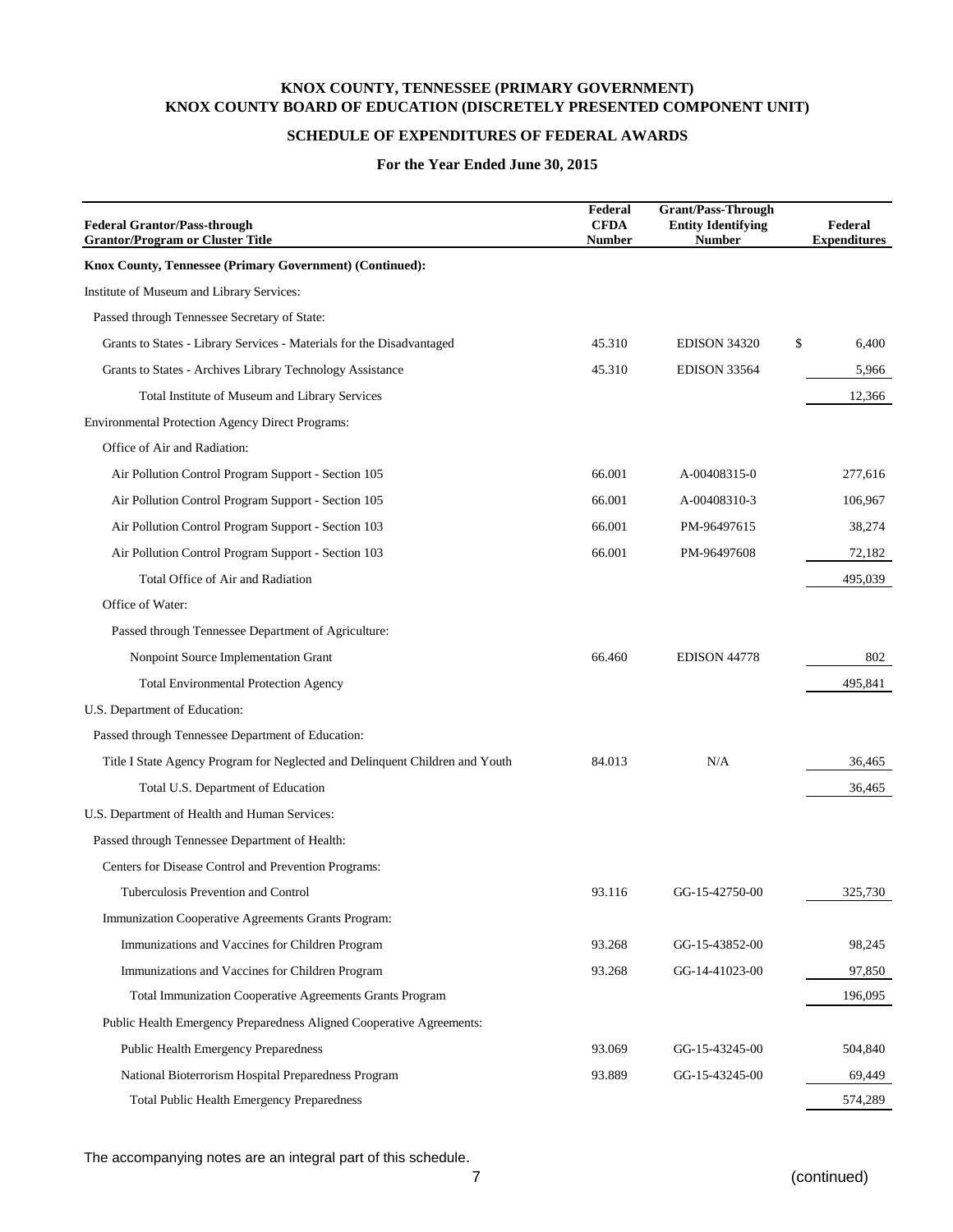#### **SCHEDULE OF EXPENDITURES OF FEDERAL AWARDS**

#### **For the Year Ended June 30, 2015**

| <b>Federal Grantor/Pass-through</b><br><b>Grantor/Program or Cluster Title</b>      | Federal<br><b>CFDA</b><br><b>Number</b> | <b>Grant/Pass-Through</b><br><b>Entity Identifying</b><br><b>Number</b> | Federal<br><b>Expenditures</b> |
|-------------------------------------------------------------------------------------|-----------------------------------------|-------------------------------------------------------------------------|--------------------------------|
| Knox County, Tennessee (Primary Government) (Continued):                            |                                         |                                                                         |                                |
| U.S. Department of Health and Human Services (Continued):                           |                                         |                                                                         |                                |
| Passed through Tennessee Department of Health (Continued):                          |                                         |                                                                         |                                |
| Centers for Disease Control and Prevention Programs (Continued):                    |                                         |                                                                         |                                |
| Centers for Disease Control and Prevention - Investigations & Technical Assistance: |                                         |                                                                         |                                |
| CDC Disease Control & Prevention - Tobacco Prevention                               | 93.283                                  | GG-16-45506-00                                                          | \$<br>10,996                   |
| CDC Disease Control & Prevention - Tobacco Prevention                               | 93.283                                  | GG-15-40936-00                                                          | 29,586                         |
| Total CDC Disease Control & Prevention Investigations & Technical Assistance        |                                         |                                                                         | 40,582                         |
| HIV Prevention Activities Program:                                                  |                                         |                                                                         |                                |
| <b>HIV</b> Prevention                                                               | 93.940                                  | GG-15-44164-00                                                          | 55,371                         |
| <b>HIV</b> Prevention                                                               | 93.940                                  | GG-14-39790-00                                                          | 85,849                         |
| <b>Total HIV Prevention Activities Program</b>                                      |                                         |                                                                         | 141,220                        |
| Preventive Health Services - Sexually Transmitted Disease Control Grants:           |                                         |                                                                         |                                |
| Preventative Health Services - STD Control Grant - Infertility Youth Screening      | 93.977                                  | GG-15-44259-00                                                          | 34,929                         |
| Preventative Health Services - STD Control Grant - Infertility Youth Screening      | 93.977                                  | GG-14-40443-01                                                          | 32,279                         |
| Preventative Health Services - Sexually Transmitted Disease Control Grant           | 93.977                                  | GG-15-44164-00                                                          | 79,198                         |
| Preventative Health Services - Sexually Transmitted Disease Control Grant           | 93.977                                  | GG-14-39790-00                                                          | 64,731                         |
| <b>Total Preventive Health Services - STD Control Grants</b>                        |                                         |                                                                         | 211,137                        |
| Injury Prevention and Control Research Programs:                                    |                                         |                                                                         |                                |
| Injury Prevention and Control Research                                              | 93.136                                  | GG-15-44316-00                                                          | 13,860                         |
| Injury Prevention and Control Research                                              | 93.136                                  | GG-14-41004-00                                                          | 25,669                         |
| Total Injury Prevention and Control Research Programs                               |                                         |                                                                         | 39,529                         |
| Assistance Programs for Chronic Disease Prevention and Control                      | 93.945                                  | GG-14-41079-00                                                          | 70,600                         |
| Preventative Health and Health Services Block Grant                                 | 93.991                                  | GG-15-41592-00                                                          | 61,500                         |
| <b>Total Centers for Disease Control and Prevention</b>                             |                                         |                                                                         | 1,660,682                      |
| Health Resources and Services Administration Programs:                              |                                         |                                                                         |                                |
| Affordable Care Act Maternal, Infant, and Early Childhood Home Visiting             | 93.505                                  | GG-15-42748-00                                                          | 97,497                         |
| HIV Care Formula Grant                                                              | 93.917                                  | GG-15-44623-00                                                          | 111,620                        |
| Maternal and Child Health Services Grants:                                          |                                         |                                                                         |                                |
| Maternal and Child Health Services Block Grant - Brest & Cervical Cancer            | 93.994                                  | GG-15-41706-00                                                          | 67,800                         |
| Maternal and Child Health Services Block Grant - Children's Special Services        | 93.994                                  | GG-15-42158-00                                                          | 99,972                         |
| Maternal and Child Health Services Block Grant - Family Planning Services           | 93.994                                  | GG-13-38051-00                                                          | 306,300                        |
| Maternal and Child Health Services Block Grant - Neonatal Abstinence Syndrome       | 93.994                                  | GG-14-41325-00                                                          | 10,067                         |
| <b>Total Maternal and Child Health Services Grants</b>                              |                                         |                                                                         | 484,139                        |
| Total Health Resources and Services Administration Programs                         |                                         |                                                                         | 693,256                        |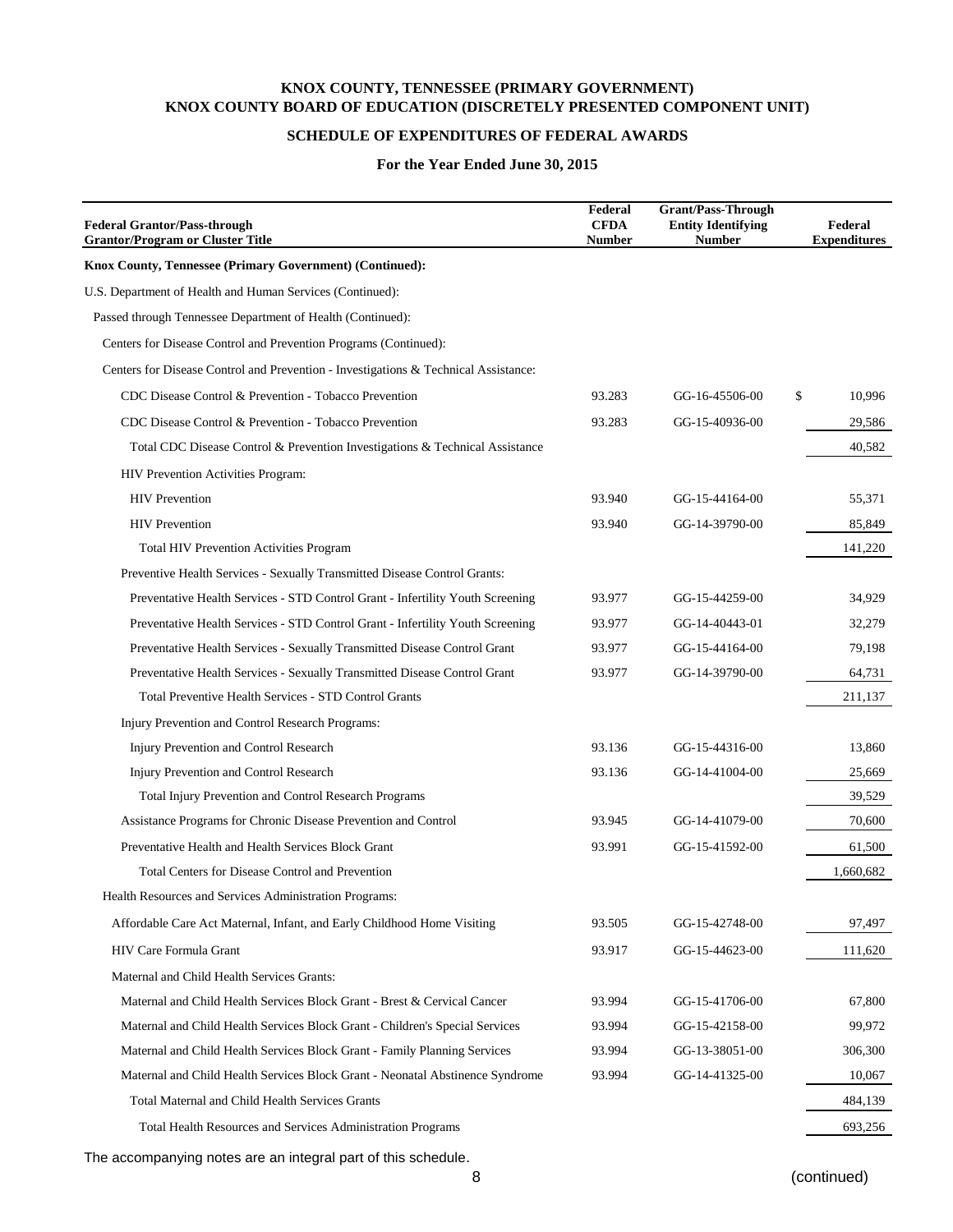#### **SCHEDULE OF EXPENDITURES OF FEDERAL AWARDS**

| <b>Federal Grantor/Pass-through</b><br><b>Grantor/Program or Cluster Title</b> | Federal<br><b>CFDA</b><br>Number | <b>Grant/Pass-Through</b><br><b>Entity Identifying</b><br><b>Number</b> | Federal<br><b>Expenditures</b> |
|--------------------------------------------------------------------------------|----------------------------------|-------------------------------------------------------------------------|--------------------------------|
| Knox County, Tennessee (Primary Government) (Continued):                       |                                  |                                                                         |                                |
| U.S. Department of Health and Human Services (Continued):                      |                                  |                                                                         |                                |
| Passed through Tennessee Department of Health (Continued):                     |                                  |                                                                         |                                |
| Office of the Secretary:                                                       |                                  |                                                                         |                                |
| Teenage Pregnancy Prevention Program                                           | 93.297                           | 5TP1AH000008-04-00<br>\$                                                | 507.890                        |
| Office of Population Affairs:                                                  |                                  |                                                                         |                                |
| <b>Family Planning Services</b>                                                | 93.217                           | GG-13-38051-00                                                          | 340,600                        |
| Total Passed through Tennessee Department of Health                            |                                  |                                                                         | 3,202,428                      |
| Passed through Tennessee Department of Human Services:                         |                                  |                                                                         |                                |
| Office of Administration for Children and Families:                            |                                  |                                                                         |                                |
| <b>Child Support Enforcement</b>                                               | 93.563                           | GG-11-32034-05                                                          | 201,379                        |
| <b>Child Support Enforcement</b>                                               | 93.563                           | <b>EDISON 36305</b>                                                     | 254,311                        |
| Total Child Support Enforcement Passed through TN Department of Human Services |                                  |                                                                         | 455,690                        |
| Total U.S. Department of Health and Human Services                             |                                  |                                                                         | 3,658,118                      |
| U.S. Department of Homeland Security:                                          |                                  |                                                                         |                                |
| Passed through Tennessee Emergency Management Agency:                          |                                  |                                                                         |                                |
| Disaster Grants - Public Assistance                                            | 97.036                           | FEMA 1974 DR TN                                                         | 3,307                          |
| Pre-Disaster Mitigation                                                        | 97.047                           | PDMC-PJ-04-TN-2013-003                                                  | 140,300                        |
| Total Passed through Tennessee Emergency Management Agency                     |                                  |                                                                         | 143,607                        |
| Passed through Tennessee Department of Military:                               |                                  |                                                                         |                                |
| Homeland Security Grant Program:                                               |                                  |                                                                         |                                |
| Homeland Security Grant Program - 2013                                         | 97.067                           | GG-11-34400                                                             | 274,549                        |
| Homeland Security Grant Program - 2014                                         | 97.067                           | <b>EDISON 12689</b>                                                     | 51,495                         |
| Total Passed through Tennessee Department of Military:                         |                                  |                                                                         | 326,044                        |
| Total U.S. Department of Homeland Security                                     |                                  |                                                                         | 469,651                        |
| Executive Office of the President:                                             |                                  |                                                                         |                                |
| Passed through Laurel County, Kentucky:                                        |                                  |                                                                         |                                |
| High Intensity Drug Trafficking Areas Program                                  | 95.001                           | G-14-AP0001A                                                            | 31,363                         |
| High Intensity Drug Trafficking Areas Program                                  | 95.001                           | G-15-AP0001A                                                            | 28,720                         |
| Total Executive Office of the President                                        |                                  |                                                                         | 60,083                         |
| Total Federal Financial Assistance-Knox County Primary Government              |                                  |                                                                         | 9,331,746                      |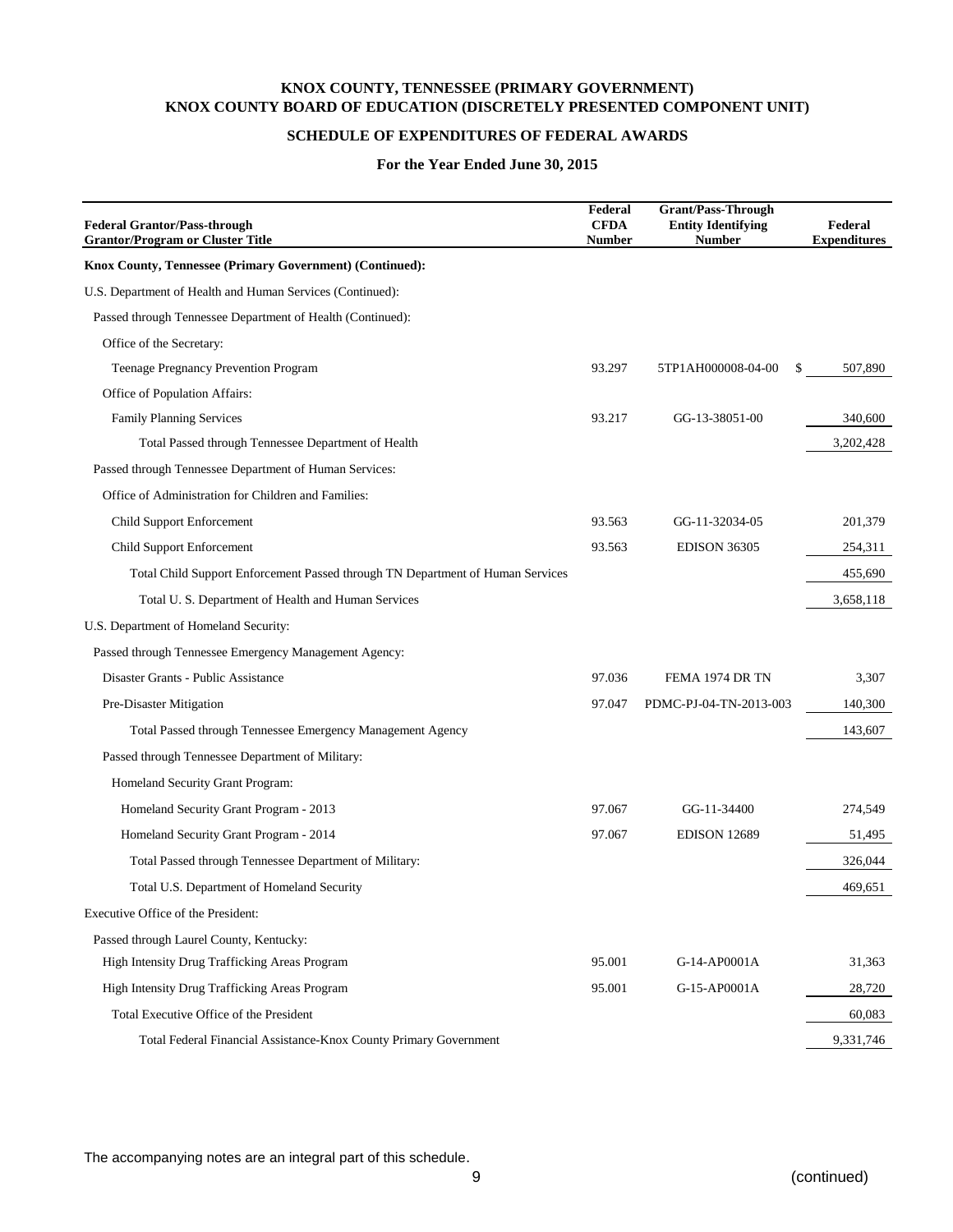# **SCHEDULE OF EXPENDITURES OF FEDERAL AWARDS**

| <b>Federal Grantor/Pass-through</b><br><b>Grantor/Program or Cluster Title</b> | Federal<br><b>CFDA</b><br><b>Number</b> | <b>Grant/Pass-Through</b><br><b>Entity Identifying</b><br><b>Number</b> | Federal<br><b>Expenditures</b> |
|--------------------------------------------------------------------------------|-----------------------------------------|-------------------------------------------------------------------------|--------------------------------|
| Knox County Board of Education (Component Unit):                               |                                         |                                                                         |                                |
| U.S. Department of Agriculture :                                               |                                         |                                                                         |                                |
| Passed through Tennessee Department of Agriculture:                            |                                         |                                                                         |                                |
| Food and Nutrition Service:                                                    |                                         |                                                                         |                                |
| School Breakfast Program                                                       | 10.553                                  | 2015                                                                    | \$<br>4,624,597                |
| National School Lunch Program                                                  | 10.555                                  | 2015                                                                    | 13,527,521                     |
| National School Lunch Program - Non-Cash Assistance - Commodities              | 10.555                                  | 2015                                                                    | 1,392,518                      |
| Child Nutrition Direct Certification Performance Awards - ARRA                 | 10.589                                  | 2015                                                                    | 12,500                         |
| <b>Total Food and Nutrition Service</b>                                        |                                         |                                                                         | 19,557,136                     |
| Total U.S. Department of Agriculture                                           |                                         |                                                                         | 19,557,136                     |
| U.S. Department of Transportation - Federal Highway Administration:            |                                         |                                                                         |                                |
| Highway Training and Education                                                 | 20.215                                  | 2015                                                                    | 125,366                        |
| U.S. Department of Education:                                                  |                                         |                                                                         |                                |
| Passed through National Institute of Excellence Teaching:                      |                                         |                                                                         |                                |
| Office of Innovation and Improvement:                                          |                                         |                                                                         |                                |
| <b>Teacher Incentive Fund</b>                                                  | 84.374A                                 | 2014-2015                                                               | 4,196,063                      |
| <b>Teacher Incentive Fund</b>                                                  | 84.374A                                 | 2012-2013                                                               | 523,232                        |
| Total passed through National Institute of Excellence Teaching                 |                                         |                                                                         | 4,719,295                      |
| Passed through Tennessee Department of Labor and Workforce Development:        |                                         |                                                                         |                                |
| Office of Career, Technical & Adult Education:                                 |                                         |                                                                         |                                |
| <b>Adult Education - Basic Grants to States</b>                                | 84.002                                  | LWC47F141AESD15                                                         | 441,065                        |
| <b>Adult Education - Basic Grants to States - Incentives</b>                   | 84.002                                  | LWC47F132AES014                                                         | 28,839                         |
| <b>Adult Education - Basic Grants to States - English Literacy</b>             | 84.002                                  | LWC47F141ELCV15                                                         | 70,831                         |
| Adult Education - Basic Grants to States - English Literacy Critical Needs     | 84.002                                  | LWC47F141ELCV13                                                         | 36,569                         |
| Total passed through Tennessee Department of Labor and Workforce Development   |                                         |                                                                         | 577,304                        |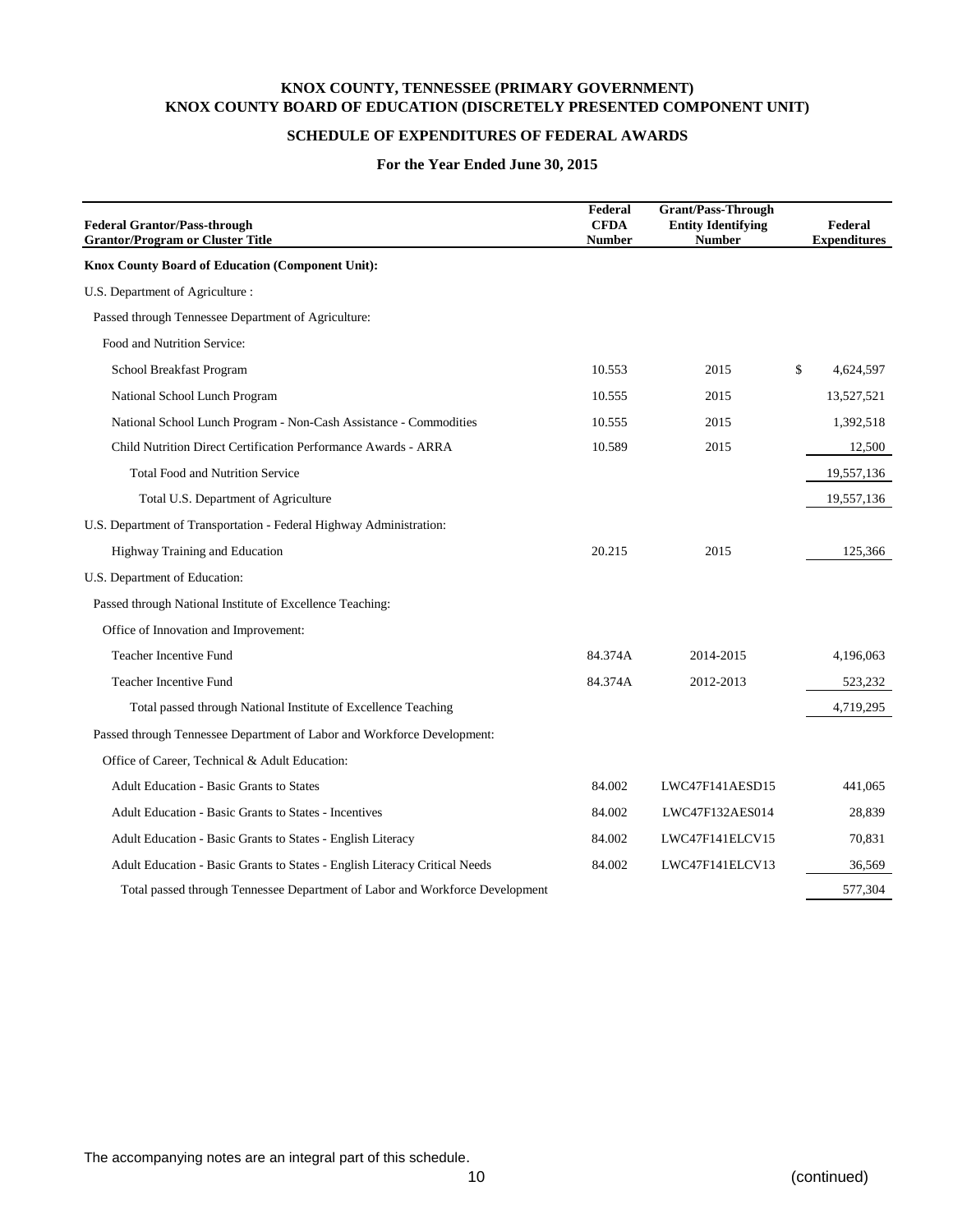# **SCHEDULE OF EXPENDITURES OF FEDERAL AWARDS**

| <b>Federal Grantor/Pass-through</b><br><b>Grantor/Program or Cluster Title</b> | Federal<br><b>CFDA</b><br><b>Number</b> | <b>Grant/Pass-Through</b><br><b>Entity Identifying</b><br><b>Number</b> | Federal<br><b>Expenditures</b> |
|--------------------------------------------------------------------------------|-----------------------------------------|-------------------------------------------------------------------------|--------------------------------|
| Knox County Board of Education (Component Unit) (Continued):                   |                                         |                                                                         |                                |
| U.S. Department of Education (Continued):                                      |                                         |                                                                         |                                |
| Passed through Tennessee Department of Education:                              |                                         |                                                                         |                                |
| Office of Elementary and Secondary Education:                                  |                                         |                                                                         |                                |
| Title I Grants to Local Education Agencies                                     | 84.010A                                 | 2014-2015                                                               | \$<br>13,217,082               |
| Special Education (IDEA) Cluster:                                              |                                         |                                                                         |                                |
| Special Education - Grants to States                                           | 84.027A                                 | 2014-2015                                                               | 12,931,274                     |
| Special Education - Grants to States - Discr. Parent Involvement               | 84.027A                                 | 2014-2015                                                               | 27,146                         |
| Total Special Education - Grants to States                                     |                                         |                                                                         | 12,958,420                     |
| Preschool Program:                                                             |                                         |                                                                         |                                |
| Special Education - Preschool Grants                                           | 84.173A                                 | 2014-2015                                                               | 478,819                        |
| Total Special Education (IDEA) Cluster                                         |                                         |                                                                         | 13,437,239                     |
| Career and Technical Education - Carl Perkins                                  | 84.048A                                 | 2014-2015                                                               | 860,454                        |
| Education for Homeless Children and Youth Programs                             | 84.196A                                 | 2014-2015                                                               | 114,000                        |
| English Language Acquisition State Grants Program:                             |                                         |                                                                         |                                |
| <b>English Language Acquisition State Grants</b>                               | 84.365A                                 | 2014-2015                                                               | 303,725                        |
| <b>English Language Acquisition State Grants</b>                               | 84.365A                                 | 2014-2015                                                               | 78,476                         |
| <b>Total English Language Acquisition State Grants Program</b>                 |                                         |                                                                         | 382,201                        |
| 21st Century Community Learning Centers                                        | 84.287C                                 | 2012-2013                                                               | 605,000                        |
| <b>Teacher Incentive Fund</b>                                                  | 84.374                                  | 2014-2015                                                               | 677,355                        |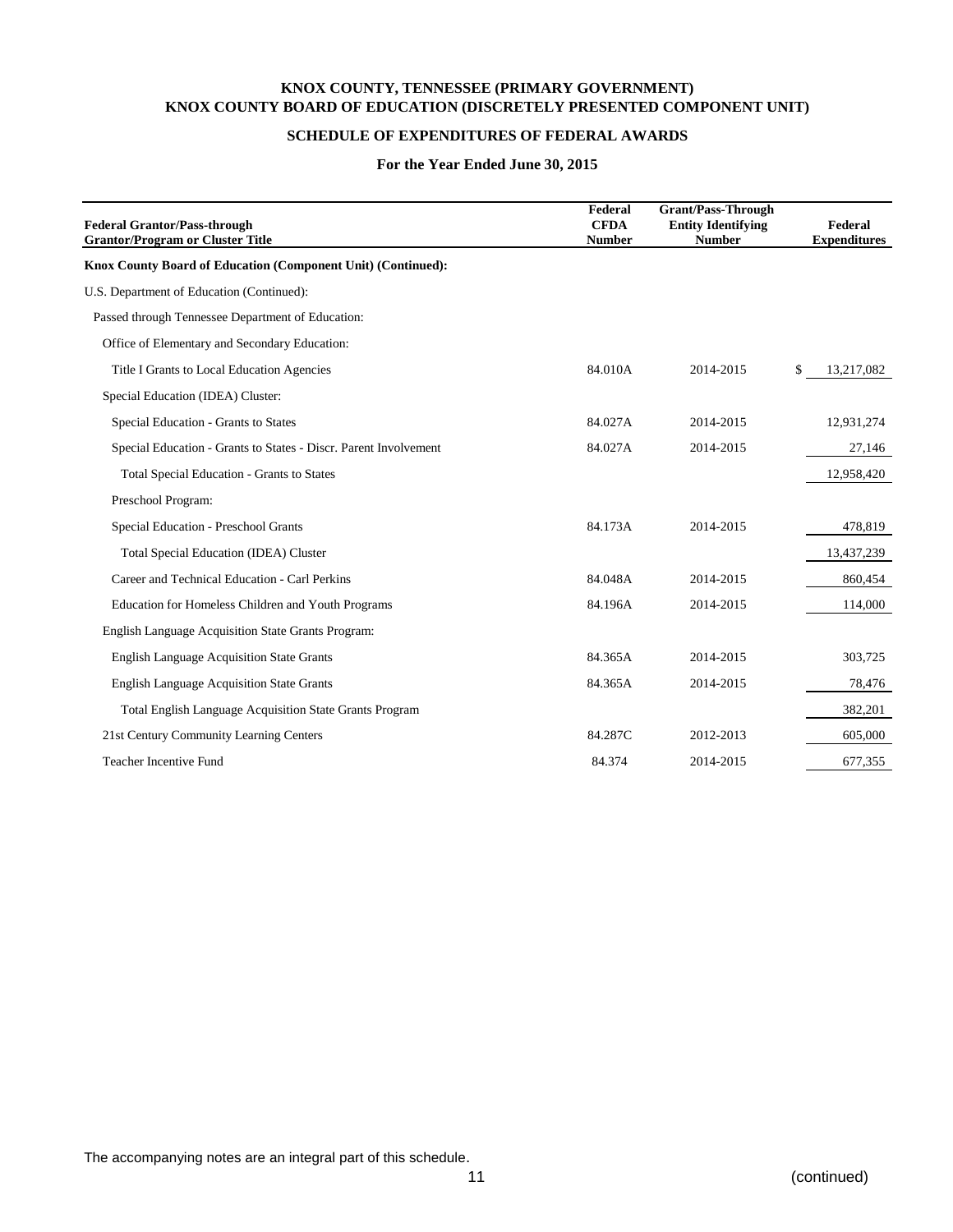# **SCHEDULE OF EXPENDITURES OF FEDERAL AWARDS**

| <b>Federal Grantor/Pass-through</b><br><b>Grantor/Program or Cluster Title</b>    | Federal<br><b>CFDA</b><br><b>Number</b> | <b>Grant/Pass-Through</b><br><b>Entity Identifying</b><br><b>Number</b> | Federal<br><b>Expenditures</b> |
|-----------------------------------------------------------------------------------|-----------------------------------------|-------------------------------------------------------------------------|--------------------------------|
| Knox County Board of Education (Component Unit) (Continued):                      |                                         |                                                                         |                                |
| U.S. Department of Education (Continued):                                         |                                         |                                                                         |                                |
| Passed through Tennessee Department of Education (Continued):                     |                                         |                                                                         |                                |
| School Improvement Grants:                                                        |                                         |                                                                         |                                |
| School Improvement Grant - Planning                                               | 84.377                                  | 2014-2015                                                               | \$<br>674,050                  |
| School Improvement Grant - Cohort 3 SMG                                           | 84.377                                  | 2014-2015                                                               | 585,888                        |
| <b>Total School Improvement Grants</b>                                            |                                         |                                                                         | 1,259,938                      |
| Title I - Grants to Local Education Agencies                                      | 84.010                                  | 2014-2015                                                               | 8,569                          |
| Race-to-the-Top Incentive Grants:                                                 |                                         |                                                                         |                                |
| Race to the Top - ARRA                                                            | 84.395A                                 | 2014-2015                                                               | 103,156                        |
| Race to the Top - ARRA                                                            | 84.395A                                 | 2014-2015                                                               | 1,292,879                      |
| Total - Race-to-the-Top Incentive Grants                                          |                                         |                                                                         | 1,396,035                      |
| Improving Teacher Quality Title II - Part A                                       | 84.367A                                 | 2014-2015                                                               | 1,660,426                      |
| Safe and Drug-Free Schools & Communities - National Program                       | 84.184Y                                 | 2014-2015                                                               | 569,412                        |
| Total passed through Tennessee Department of Education                            |                                         |                                                                         | 34,187,711                     |
| Passed through Tennessee Department of Human Services:                            |                                         |                                                                         |                                |
| <b>Rehabilitation Services - Vocational Rehabilitation Services</b>               | 84.126                                  | Z-15-70513                                                              | 22,601                         |
| Total U.S. Department of Education                                                |                                         |                                                                         | 39,506,911                     |
| Total Federal Financial Assistance--Knox County Board of Education Component Unit |                                         |                                                                         | 59,189,413                     |
| <b>Total Federal Financial Assistance</b>                                         |                                         |                                                                         | \$<br>68,521,159               |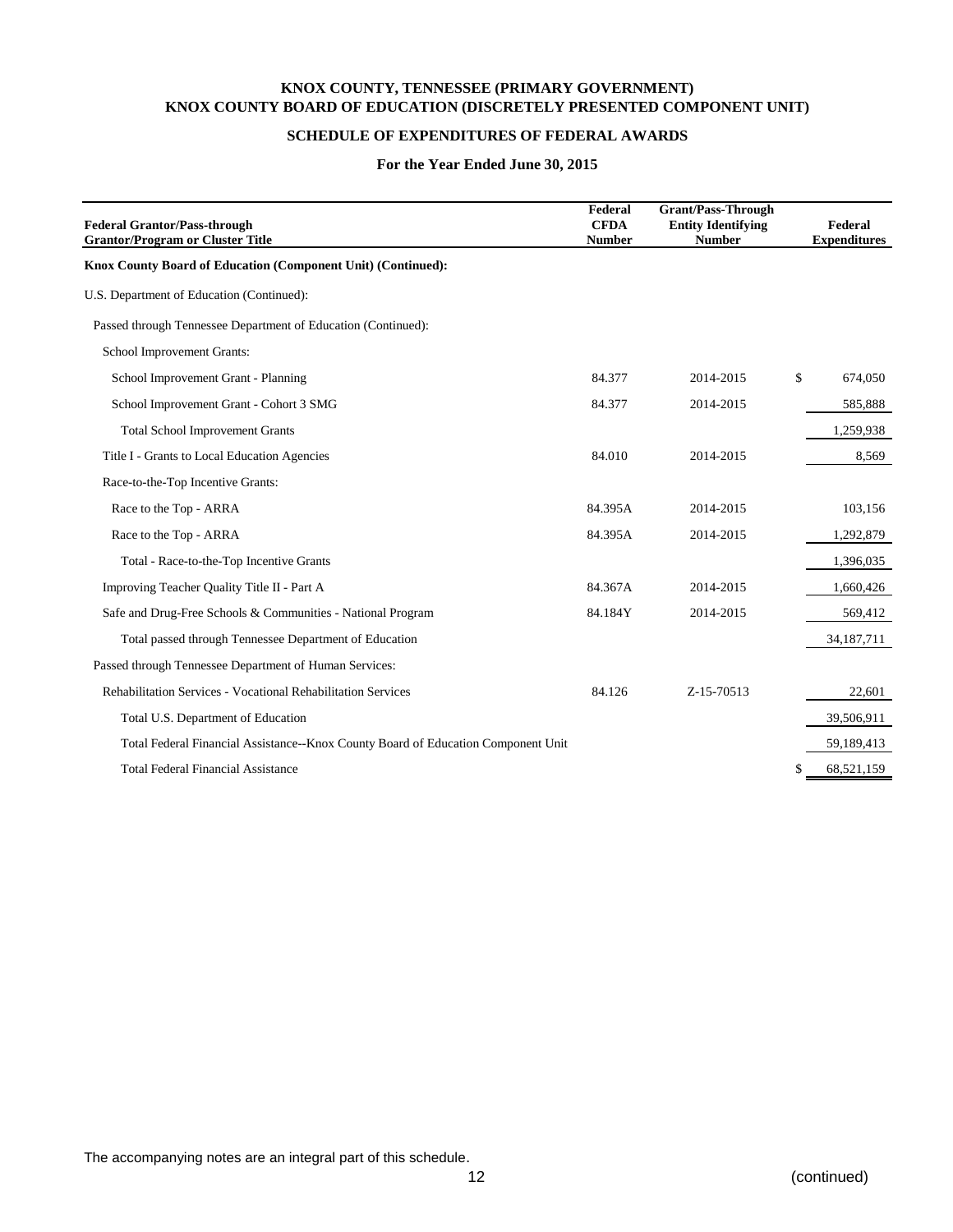### **SCHEDULE OF EXPENDITURES OF STATE AWARDS**

#### **For the Year Ended June 30, 2015**

| <b>Program Title</b>                                             | <b>Identifying</b><br><b>Number</b> | <b>State</b><br><b>Expenditures</b> |
|------------------------------------------------------------------|-------------------------------------|-------------------------------------|
| Knox County, Tennessee (Primary Government):                     |                                     |                                     |
| State of Tennessee General Services - State Building Commission: |                                     |                                     |
| Knoxville Regional Forensics Center                              | SBC Proj.#460/000-04-2014           | \$<br>3,874,499                     |
| Total State of Tennessee General Services Building Commission    |                                     | 3,874,499                           |
| Tennessee Department of Corrections:                             |                                     |                                     |
| Community Corrections (CAPP)                                     | <b>EDISON 41930</b>                 | 671,435                             |
| <b>Total Tennessee Department of Corrections</b>                 |                                     | 671,435                             |
| Tennessee Commission on Children and Youth:                      |                                     |                                     |
| Children Services - Youth Officer                                | GG-10-29763-00                      | 9,000                               |
| Total Tennessee Commission on Children and Youth                 |                                     | 9,000                               |
| Tennessee Secretary of State:                                    |                                     |                                     |
| Tennessee State Archives Library Technology Assistance Grant     | <b>EDISON 33564</b>                 | 2,377                               |
| General Library Services                                         | <b>EDISON 34320</b>                 | 45,500                              |
| Total Tennessee Secretary of State                               |                                     | 47,877                              |
| Tennessee Department of Environment and Conservation:            |                                     |                                     |
| Tennessee Environment and Conservation:                          |                                     |                                     |
| <b>Waste Tire</b>                                                | <b>EDISON 25703</b>                 | 59,460                              |
| TDEC Waste Tire Grant - Site Specific                            | <b>EDISON 35802</b>                 | 2,581                               |
| Clayton Park TDEC LPRF Grant Phase I                             | Grant Contract 33139                | 57,220                              |
| Total Tennessee Department of Environment and Conservation       |                                     | 119,261                             |
| Tennessee Department of Health:                                  |                                     |                                     |
| <b>Tuberculosis Nursing</b>                                      | GG-15-42750-00                      | 91,873                              |
| Immunization                                                     | GG-15-43852-00                      | 32,055                              |
| Immunization                                                     | GG-14-41023-00                      | 30,764                              |
| <b>HIV Centers of Excellence</b>                                 | 34349-15714                         | 329,011                             |
| <b>Sexually Transmitted Disease</b>                              | GG-15-44164-00                      | 7,294                               |
| <b>Sexually Transmitted Disease</b>                              | GG-14-39790-00                      | 14,928                              |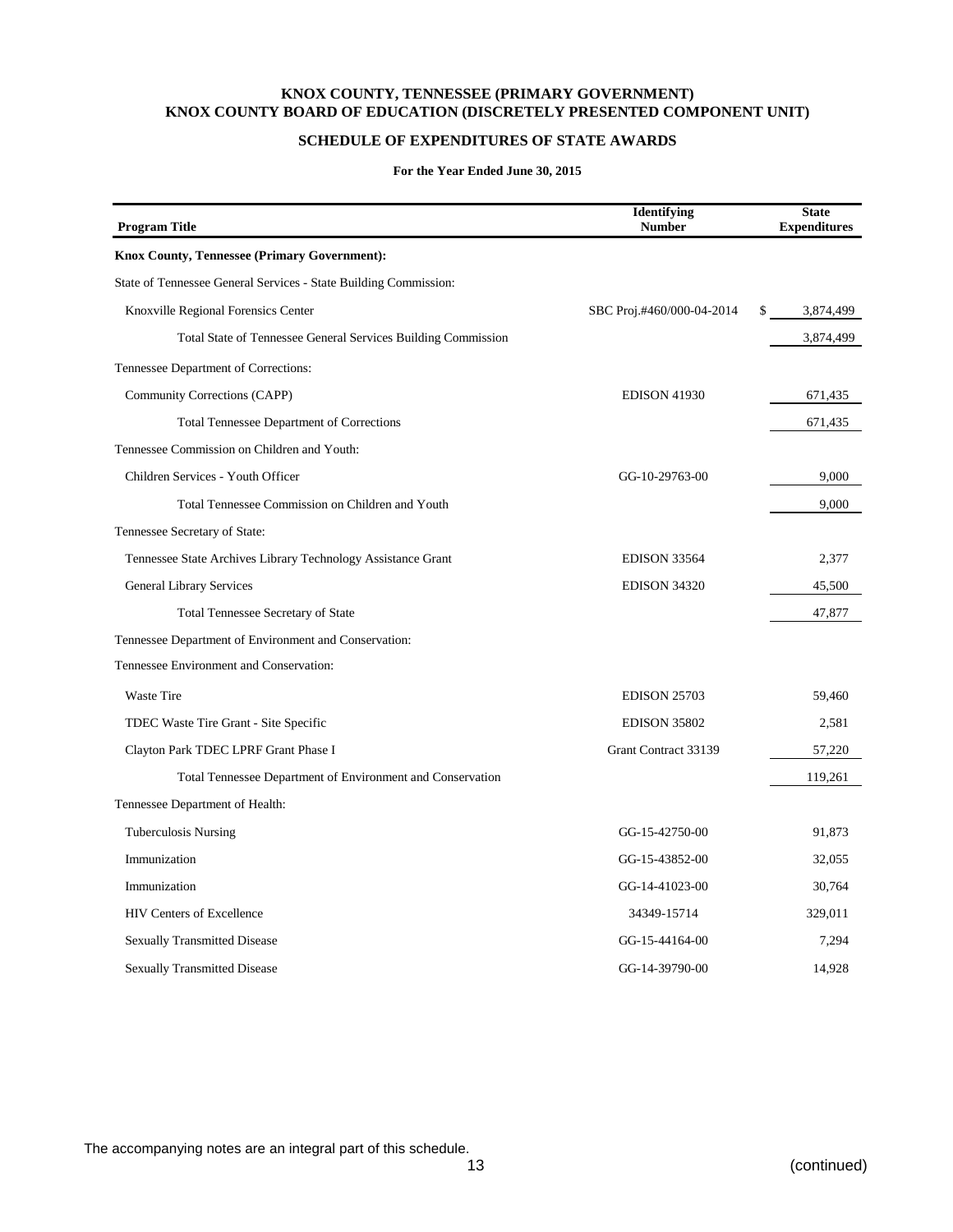# **SCHEDULE OF EXPENDITURES OF STATE AWARDS**

#### **For the Year Ended June 30, 2015**

| <b>Program Title</b>                                                | <b>Identifying</b><br><b>Number</b> | <b>State</b><br><b>Expenditures</b> |
|---------------------------------------------------------------------|-------------------------------------|-------------------------------------|
| Knox County, Tennessee (Primary Government) (Continued):            |                                     |                                     |
| Tennessee Department of Health (Continued):                         |                                     |                                     |
| <b>Family Planning</b>                                              | GG-13-38051-00                      | 40,400<br>\$                        |
| Oral Health                                                         | GG-12-35512                         | 264,896                             |
| <b>Adolescent Pregnancy</b>                                         | GG-15-41693-00                      | 45,128                              |
| Children's Special Services                                         | GG-15-42158-00                      | 75,417                              |
| <b>EPSDT</b> Tenndercare                                            | GG-15-42748-00                      | 307,388                             |
| <b>Fetal Infant Mortality</b>                                       | GG-15-41698-00                      | 108,230                             |
| Neonatal Abstinence Syndrome Services                               | GG-14-41325-00                      | 10,067                              |
| Diabetes                                                            | GG-14-38937-00                      | 150,000                             |
| <b>Adult Emergency Dental Services</b>                              | GG-15-4355-00                       | 163,020                             |
| Help Us Grow Successfully                                           | GG-15-41709-00                      | 241,900                             |
| Total Tennessee Department of Health                                |                                     | 1,912,371                           |
| Tennessee Department of Human Services:                             |                                     |                                     |
| Edward Byrne Memorial Formula Grant Program-Drug Court              | <b>EDISON 42632</b>                 | 413,586                             |
| Edward Byrne Memorial Formula Grant Program-Juvenile Court          | <b>EDISON 42633</b>                 | 11,967                              |
| Juvenile Court InnerChange Grant                                    | EDISON ID 43847                     | 168,488                             |
| Total Tennessee Department of Human Services                        |                                     | 594,041                             |
| Tennessee Department of Agriculture - Forestry Division:            |                                     |                                     |
| TAEP FY15 Tree Planting Program                                     | Edison ID 41578                     | 6,077                               |
| Tenn. Agriculture Enhancement Program - Farmer's Market             | Edison ID 41070                     | 372                                 |
| Tenn. Agriculture Enhancement Program - Farmer's Market             | 6922                                | 628                                 |
| Total Tennessee Department of Agriculture - Forestry Division       |                                     | 7,077                               |
| Tennessee Department of Transportation:                             |                                     |                                     |
| Litter Grant                                                        | Z15LIT047                           | 144,600                             |
| Gap Creek Bridge/Kimberlin Heights Road Project Bridge #47024360003 | 475ABI-S3-002                       | 24,197                              |
| Total Tennessee Department of Transportation                        |                                     | 168,797                             |
| Tennessee Emergency Management Agency:                              |                                     |                                     |
| TEMA Disaster Recovery - April 2011 Storm                           | TEMA 1974 DR TN                     | 551                                 |
| Total Tennessee Emergency Management Agency                         |                                     | 551                                 |
| Total State Financial Assistance - Knox County Primary Government   |                                     | 7,404,909                           |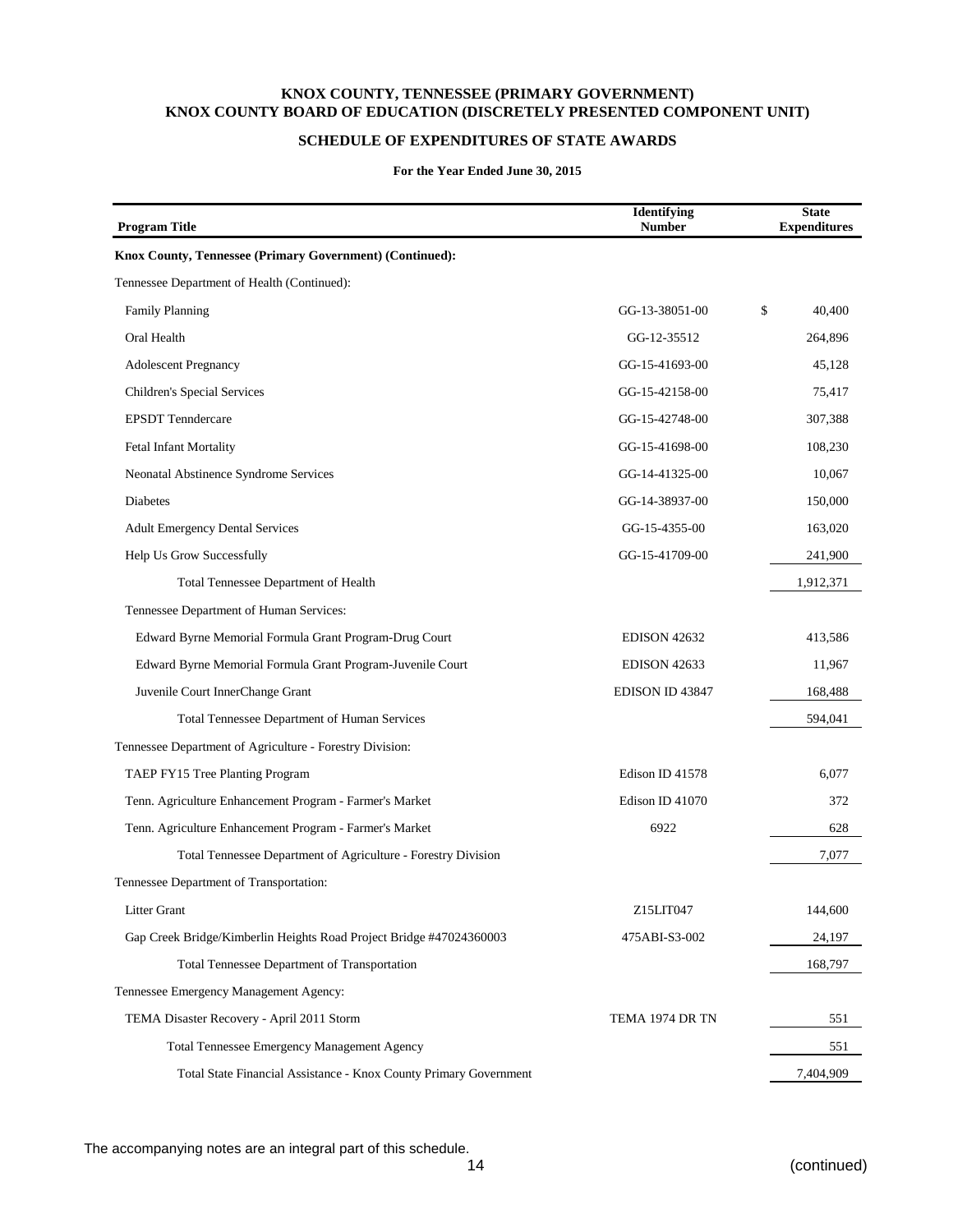# **SCHEDULE OF EXPENDITURES OF STATE AWARDS**

#### **For the Year Ended June 30, 2015**

| <b>Program Title</b>                                                               | <b>Identifying</b><br><b>Number</b> | <b>State</b><br><b>Expenditures</b> |
|------------------------------------------------------------------------------------|-------------------------------------|-------------------------------------|
| <b>Knox County Board of Education (Component Unit):</b>                            |                                     |                                     |
| Tennessee Department of Labor and Workforce Development:                           |                                     |                                     |
| <b>Adult Education</b>                                                             | LWC47F141AESD15                     | \$<br>88,234                        |
| <b>Adult Education Incentive</b>                                                   | LWC47F132AES014                     | 5,769                               |
| <b>EL Civics</b>                                                                   | LWC47F14ELCV15                      | 14,169                              |
| <b>EL Civics - Critical Needs</b>                                                  | LWC47F141ELCV13                     | 7,316                               |
| Total Tennessee Department of Labor and Workforce Development                      |                                     | 115,488                             |
| Tennessee Department of Education:                                                 |                                     |                                     |
| Coordinated School Health                                                          | 2014-2015                           | 185,000                             |
| Pre-Kindergarten                                                                   | 2014-2015                           | 1,865,003                           |
| Safe Schools Act                                                                   | 2014-2015                           | 194,528                             |
| Total Tennessee Department of Education                                            |                                     | 2,244,531                           |
| Total State Financial Assistance - Knox County Board of Education (Component Unit) |                                     | 2,360,019                           |
| <b>Total State Financial Assistance</b>                                            |                                     | 9,764,928                           |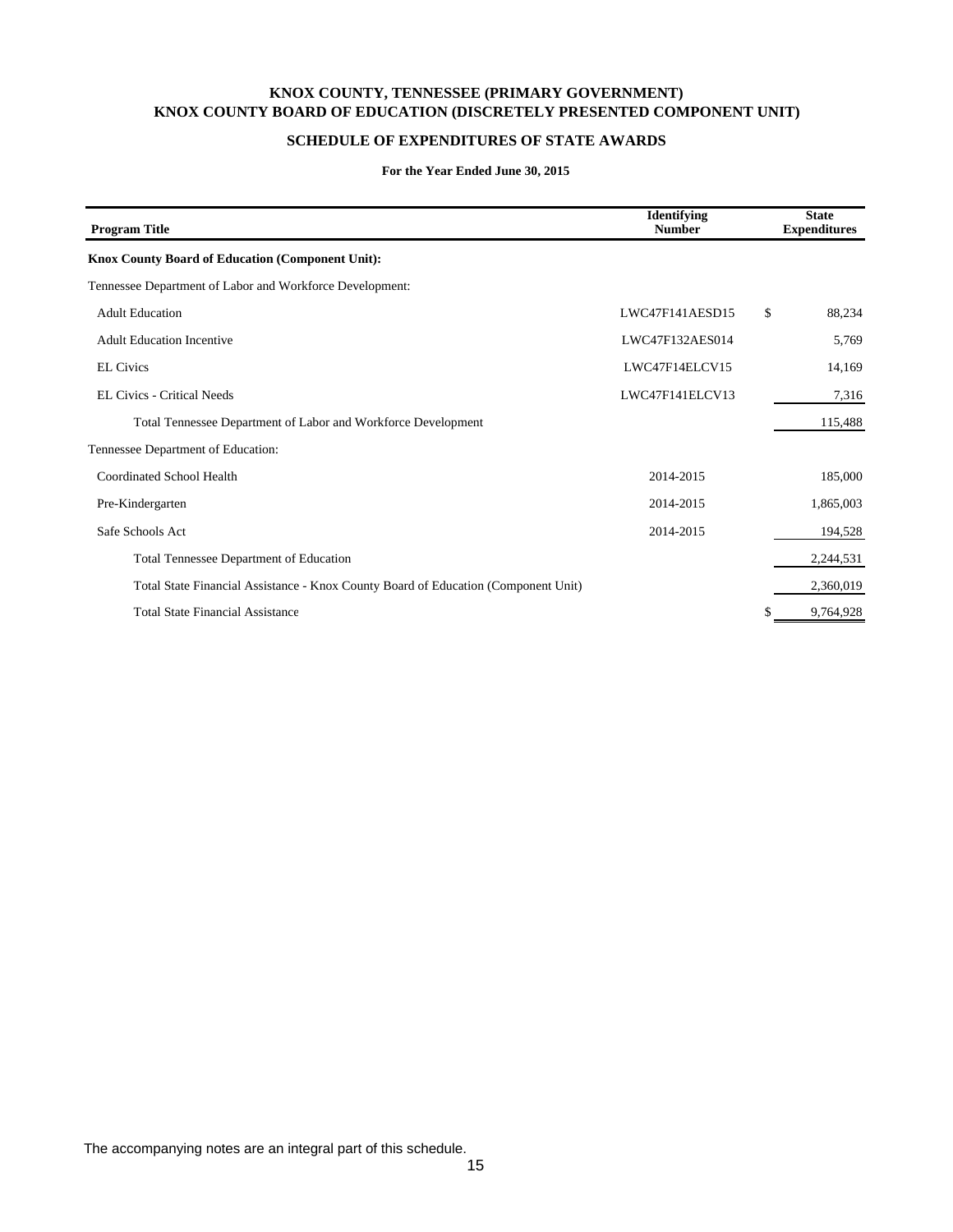### **NOTES TO SCHEDULES OF EXPENDITURES OF FEDERAL AND STATE AWARDS**

### **For the Year Ended June 30, 2015**

# **NOTE 1 - BASIS OF PRESENTATION**

The accompanying schedules of expenditures of federal and state awards include the federal and state grant activity of Knox County, Tennessee, and its discretely presented component unit, Knox County Board of Education, (the County), and are presented on the modified accrual basis of accounting. The information in these schedules is presented in accordance with the requirements of OMB Circular A-133, *Audits of States and Local Governments and Non-Profit Organizations*. Therefore, some amounts presented in these schedules may differ from amounts presented in, or used in the preparation of, the Comprehensive Annual Financial Report.

Federal awards include all grants, contracts, and similar agreements entered into directly between the County and agencies and departments of the federal government, and all subawards to the County by nonfederal organizations pursuant to federal grants, contracts, and similar agreements.

In compliance with Tennessee state law, the accompanying schedule of expenditures of state awards is also included in this report. This schedule presents all state funded financial awards, as defined by the State Comptroller's Office, and is prepared and presented in a manner consistent with the schedule of expenditures of federal awards.

# **NOTE 2 - LOANS OUTSTANDING**

The County had the following loan funding balances outstanding at June 30, 2015. All of the loan additions are represented by program expenditures, but only a portion comes from the federal grant with the remainder from program income:

| <b>Cluster / Program Title</b>               | <b>CFDA Number</b> |   | <b>FY 2015 Loan</b><br><b>Fundina</b> | Outstanding<br><b>Balance</b> |
|----------------------------------------------|--------------------|---|---------------------------------------|-------------------------------|
| Community Development Block Grant            | 14.218             | S | $3.965$ \$                            | 870.808                       |
| <b>HOME Investment Partnerships Programs</b> | 14.239             |   |                                       | 1.048.670                     |

### **NOTE 3 - SUBRECIPIENTS**

Of the federal expenditures presented in the schedule, the County provided federal awards to subrecipients as follows:

|                                              | <b>CFDA Number</b> |     | <b>Amounts</b><br><b>Provided to</b><br><b>Subrecipients</b> |
|----------------------------------------------|--------------------|-----|--------------------------------------------------------------|
| Community Development Block Grant            | 14.218             | S   | 841,770                                                      |
| <b>HOME Investment Partnerships Programs</b> | 14.239             |     | 939,124                                                      |
| <b>Total Subrecipient Awards</b>             |                    | \$. | 1,780,894                                                    |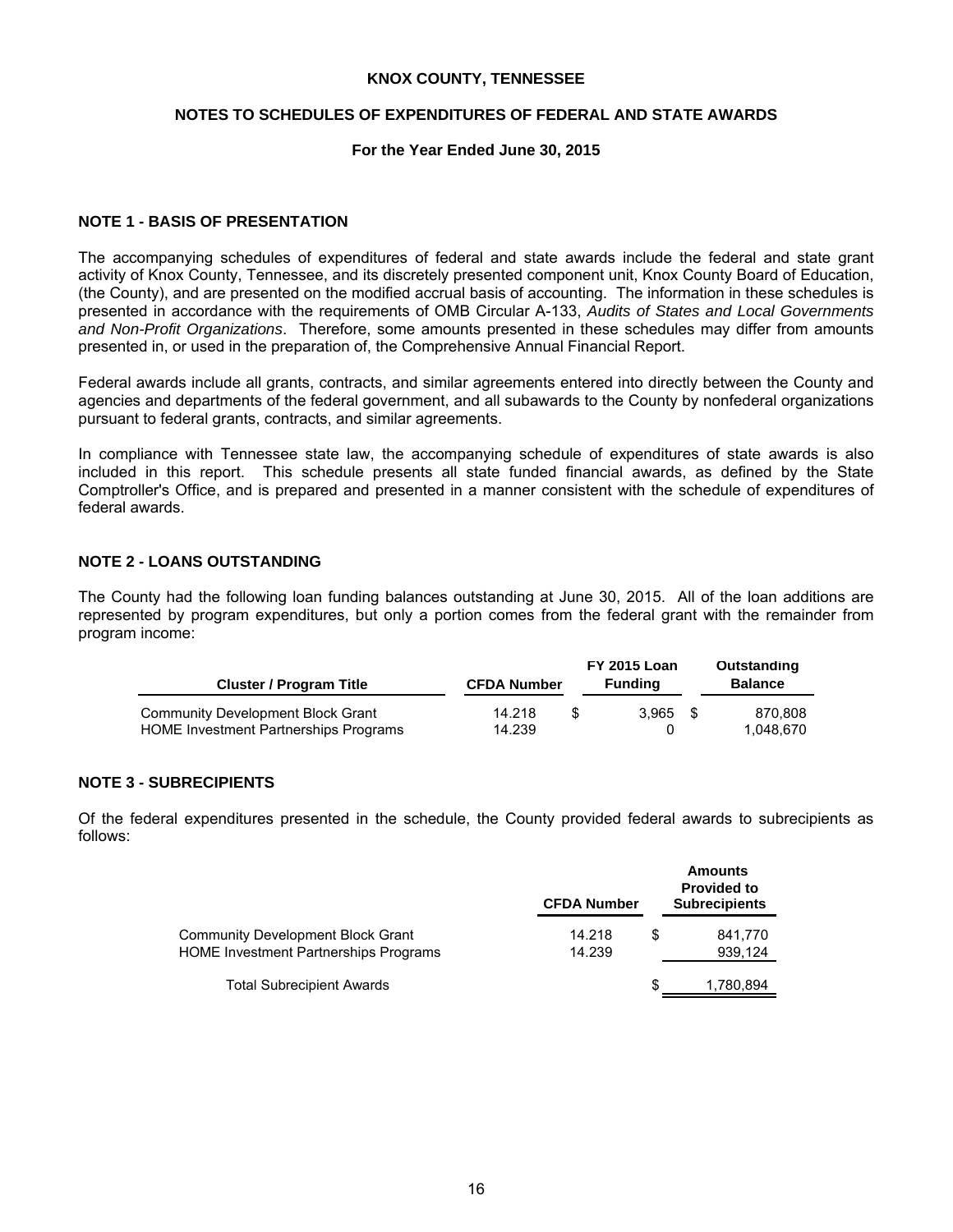# **NOTE 4 - NON-CASH ASSISTANCE**

The County is the recipient of certain federal awards that do not result in cash receipts or disbursements, including distributions of U.S. Department of Agriculture (USDA) Food Commodities, which are valued based on a USDA price list obtained from the Tennessee Department of Agriculture.

# **NOTE 5 - INDIRECT COSTS**

A number of the County's federal and state funded programs allow indirect costs to be charged and include them as a line item in the grant budget. However, if the grant budget does not specifically provide for indirect costs to be charged, none of the indirect costs are reported as costs to the grantor nor are the costs included or presented in the schedules of expenditures of federal and state awards.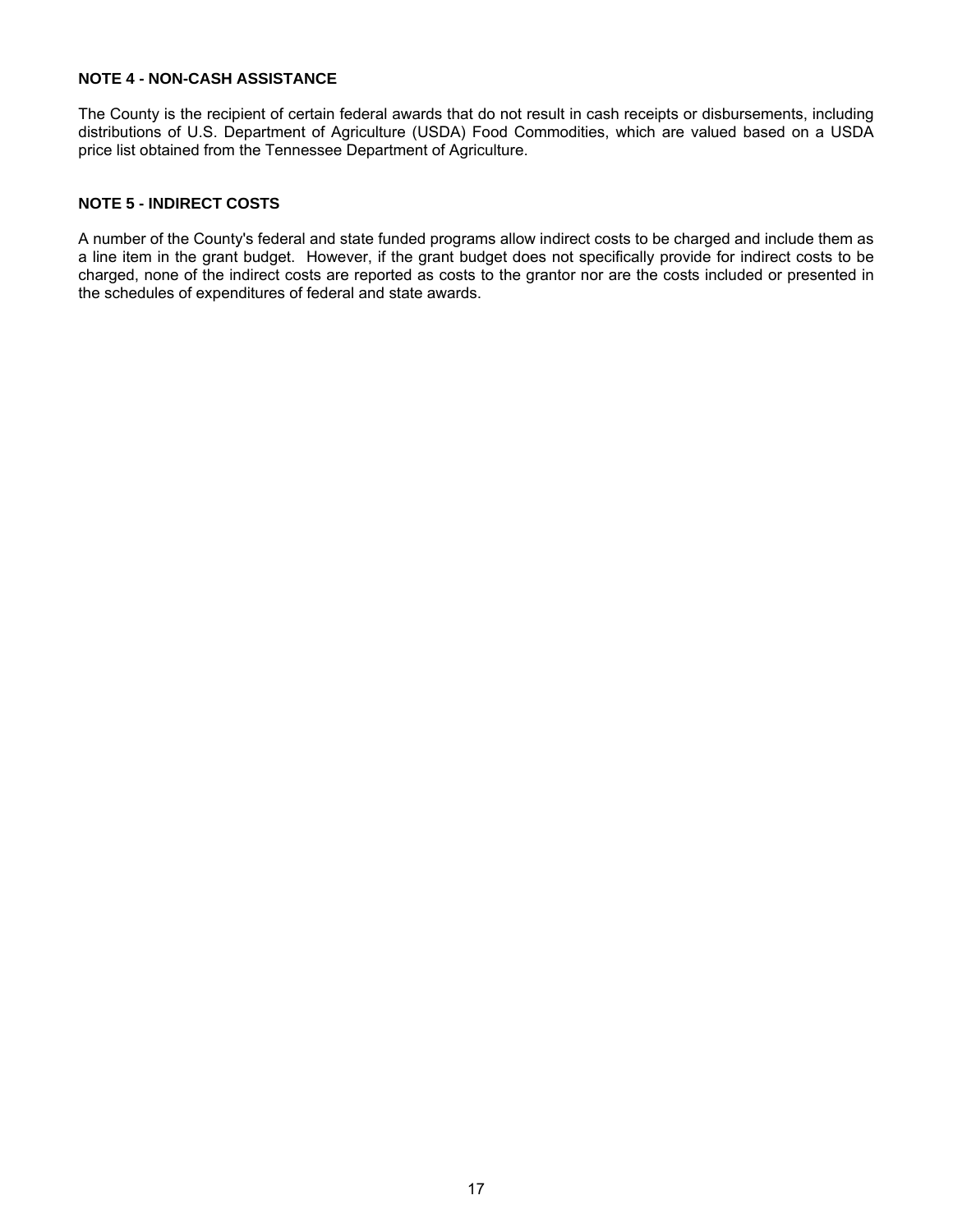# **SCHEDULE OF FINDINGS AND QUESTIONED COSTS**

### **For the Year Ended June 30, 2015**

# **Section I - Summary of Auditors' Results**

### **Financial Statements**

Type of auditors' report issued: Unmodified

Internal control over financial reporting:

| $\bullet$ | Material weakness(es) identified?                     |       | ves | $\mathsf{X}$      | no            |
|-----------|-------------------------------------------------------|-------|-----|-------------------|---------------|
|           | $\bullet$ Significant deficiency(ies) identified?     | X yes |     | $\sim$ 100 $\sim$ | none reported |
|           | Noncompliance material to financial statements noted? |       | ves |                   | no            |

# **Federal Awards**

Internal control over major federal programs:

| Material weakness(es) identified?       | ves | $\mathsf{X}$ |               |
|-----------------------------------------|-----|--------------|---------------|
| Significant deficiency(ies) identified? | ves | $\mathsf{X}$ | none reported |

Type of auditors' report issued on compliance for major federal programs: Unmodified

Any audit findings disclosed that are required to be reported in accordance with Section 510(a) of Circular A-133 **b** yes X no

Major federal programs for Knox County, Tennessee for the fiscal year ended June 30, 2015 are:

| Program Name                                                                       | CFDA#                   |  |  |
|------------------------------------------------------------------------------------|-------------------------|--|--|
| Race to the Top - ARRA                                                             | 84.395A                 |  |  |
| Special Education - IDEA & Preschool                                               | 84.027A, 84.173A        |  |  |
| <b>Teacher Incentive Fund</b>                                                      | 84.374A, 84.374         |  |  |
| Title I – Grants to LEA's & Program for Neglected Children                         | 84.010A, 84.010, 84.013 |  |  |
| <b>Public Health Emergency Preparedness</b>                                        | 93.069                  |  |  |
| National Bioterrorism Hospital Preparedness                                        | 93.889                  |  |  |
| Maternal and Child Health Services Block Grant                                     | 93.994                  |  |  |
| Dollar threshold used to distinguish between Type A & Type B programs: \$2,055,635 |                         |  |  |

Auditee qualified as low-risk auditee? All the state of the state of the state of the state of the state of the state of the state of the state of the state of the state of the state of the state of the state of the state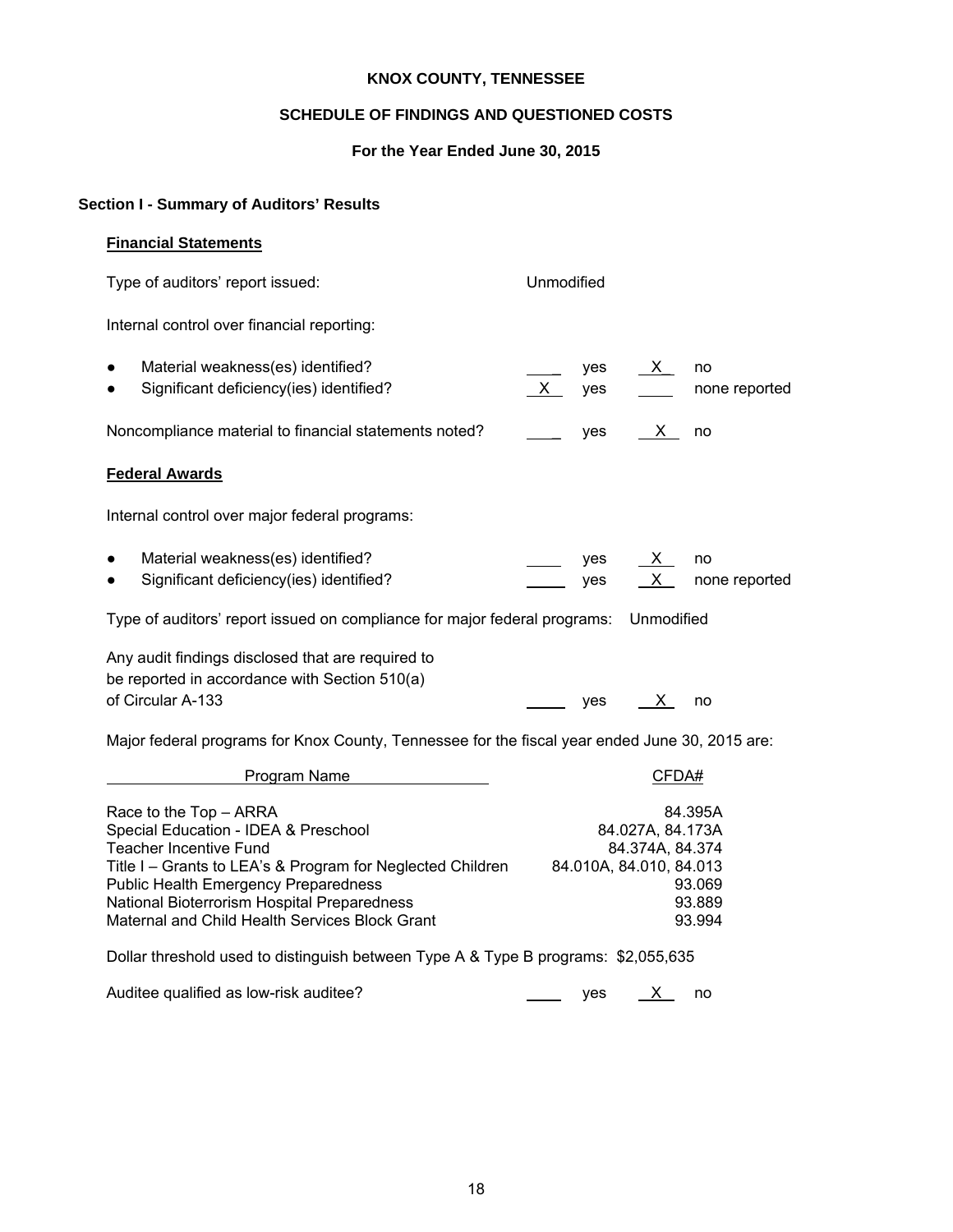### **SCHEDULE OF FINDINGS AND QUESTIONED COSTS (Continued)**

# **For the Year Ended June 30, 2015**

### **Section II - Financial Statement Findings**

### **Current Year Audit Findings:**

### **2015-001 Accrual of Accounts Payable at Year End**

**Criteria or Specific Requirement -** Generally accepted accounting principles (GAAP) requires that expenditures be reported when incurred and the related liability recorded. The County and BOE Finance Departments have a process of accruing accounts payable for the year-end closing of accounting records by reviewing all individual vendor invoices received after year end for a period of up to 60 days (July 1 through August 31) and by reviewing certain large individual invoices received after the cut-off date for possible additional accruals at year-end.

**Condition -** During the audit it was noted that six individual accounts payable invoices amounting to \$1,007,968 for the year ended June 30, 2015 were not accrued as a liability or recognized as a FY 2015 expenditure in the School Construction Fund. After examining these invoices in the cut off work related to our audit, it was determined that they should have been recorded in the FY 2015 financial statements.

**Cause and Effect -** The failure to properly accrue accounts payable at year-end increases the potential to understate the current year expenditures (and over-state the following year expenditures) which could lead to a misstatement of the current and following year financial statements.

**Recommendations -** We recommend the following:

- a. The County and BOE Finance Departments should assign a management level employee to review their current process, whereby individual accounts payable invoices received for processing after the cut-off date (August 31) that may be material, or significant, are analyzed in order to accumulate an accurate detail listing for possible additional accruals at year-end.
- b. The County and BOE Finance Departments should communicate to other departments the importance of processing vendor invoices received after year-end for possible accrual in the annual financial statements in a timely manner. In addition, other departments should communicate known material, or significant, vendor amounts that were incurred during the fiscal year but not yet invoiced by the year-end cut-off date to the County and BOE Finance Departments.

**Management's Planned Corrective Actions -** We concur with the findings. The identified expenditures and accounts payable totaling \$1,007,968 that pertained to FY 2015 were recorded in the accounting records and included appropriately in the FY 2015 Comprehensive Annual Financial Report.

As noted above, the County has established and implemented procedures and controls that are designed to identify and record expenditures in the correct period. However, for certain of the items that were found to be in error, we have identified that there was a lack of compliance with established procedures. We are in the process of implementing additional communication of the requirements and additional training as needed in order to ensure compliance in future years. In addition, we noted that two of the items found to be in error resulted from invoices submitted by vendors significantly after the year end, and therefore these invoices were not reviewed for possible recording in FY 2015 due to the lateness of their receipt. We will work with the applicable departmental personnel to follow up with vendors when expected billings are not being received timely, and to communicate with us if material late billings are received after the normal cutoff date.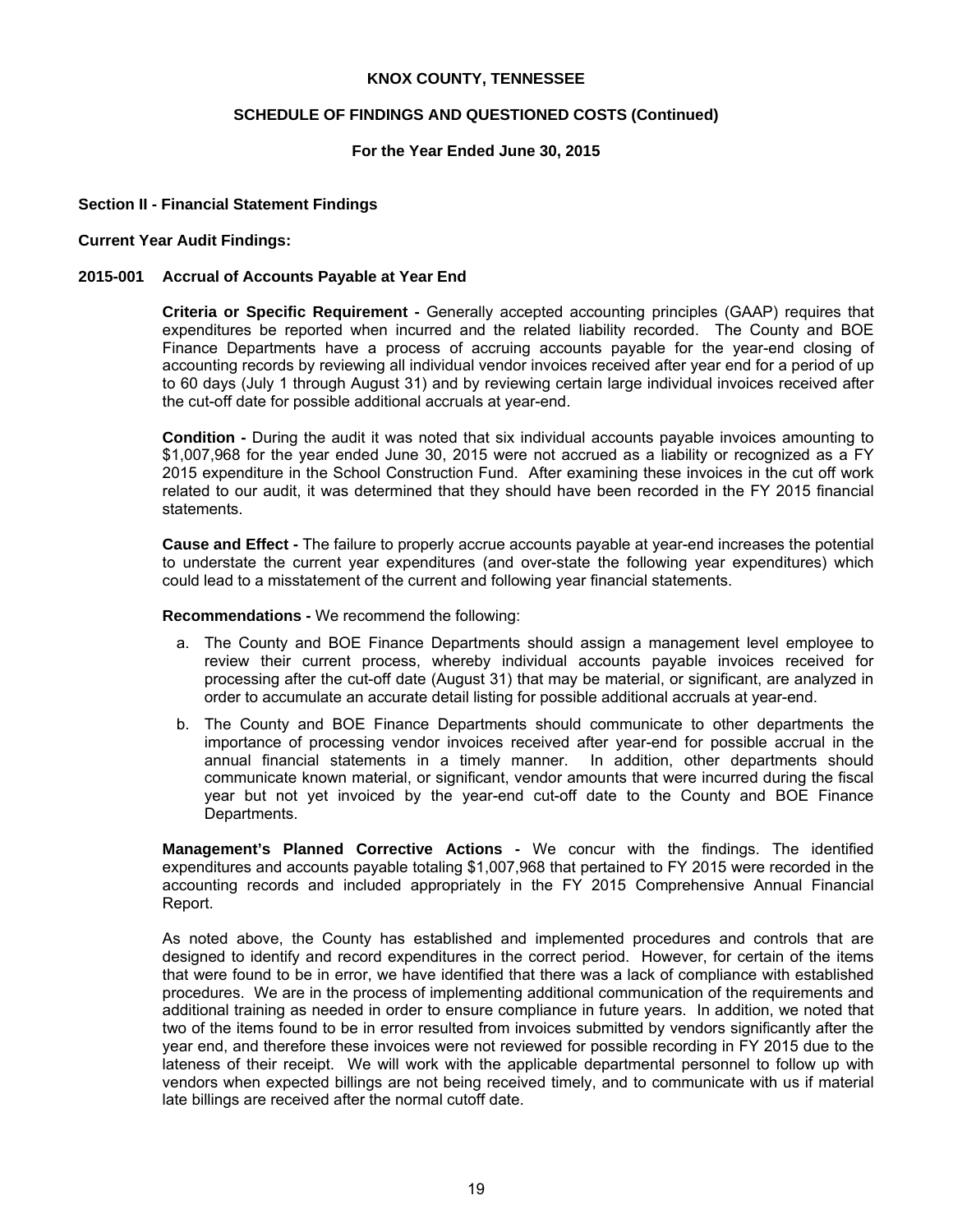### **SCHEDULE OF FINDINGS AND QUESTIONED COSTS (Continued)**

### **For the Year Ended June 30, 2015**

# **Section II - Financial Statement Findings (Continued)**

### **Current Year Audit Findings (Continued):**

### **2015-002 Criminal Court Clerk - Reviewing and Approving Daily Cash Receipts Reports**

**Criteria or Specific Requirement -** Good internal control procedures and accounting practices should include a procedure whereby the daily cash receipts and deposit reconciliation reports for each cashier be routinely monitored, including a documented review of the process.

**Condition -** During the audit it was noted that individual cashiers prepare a daily cash receipts and deposit reconciliation report for each court. However, these daily reports are not being reviewed and approved by a management level employee such as a bookkeeper or supervisor on a daily basis. Rather, it was noted that the Clerk's Chief Financial Officer (CFO) was reviewing a monthly cash receipts report for the various courts.

**Cause and Effect -** By not performing a daily review and approval of the cash receipts and deposit reports there is a weakness in internal control over the cash receipting process which can lead to errors, omissions and possible misstatements. In addition, management level review and approval of this process can help prevent and detect possible fraud.

**Recommendations -** We recommend the following:

- a. The cashier's daily cash receipt and deposit reconciliation reports should be reviewed and approved by a management level employee daily. The reviewer should sign and date each report as evidence of their review.
- b. The Clerk's CFO should periodically examine some of these reviewed and approved daily reconciliation reports and compare to other accounting records.

**Management's Planned Corrective Actions -** We agree with the finding and have implemented the recommendations.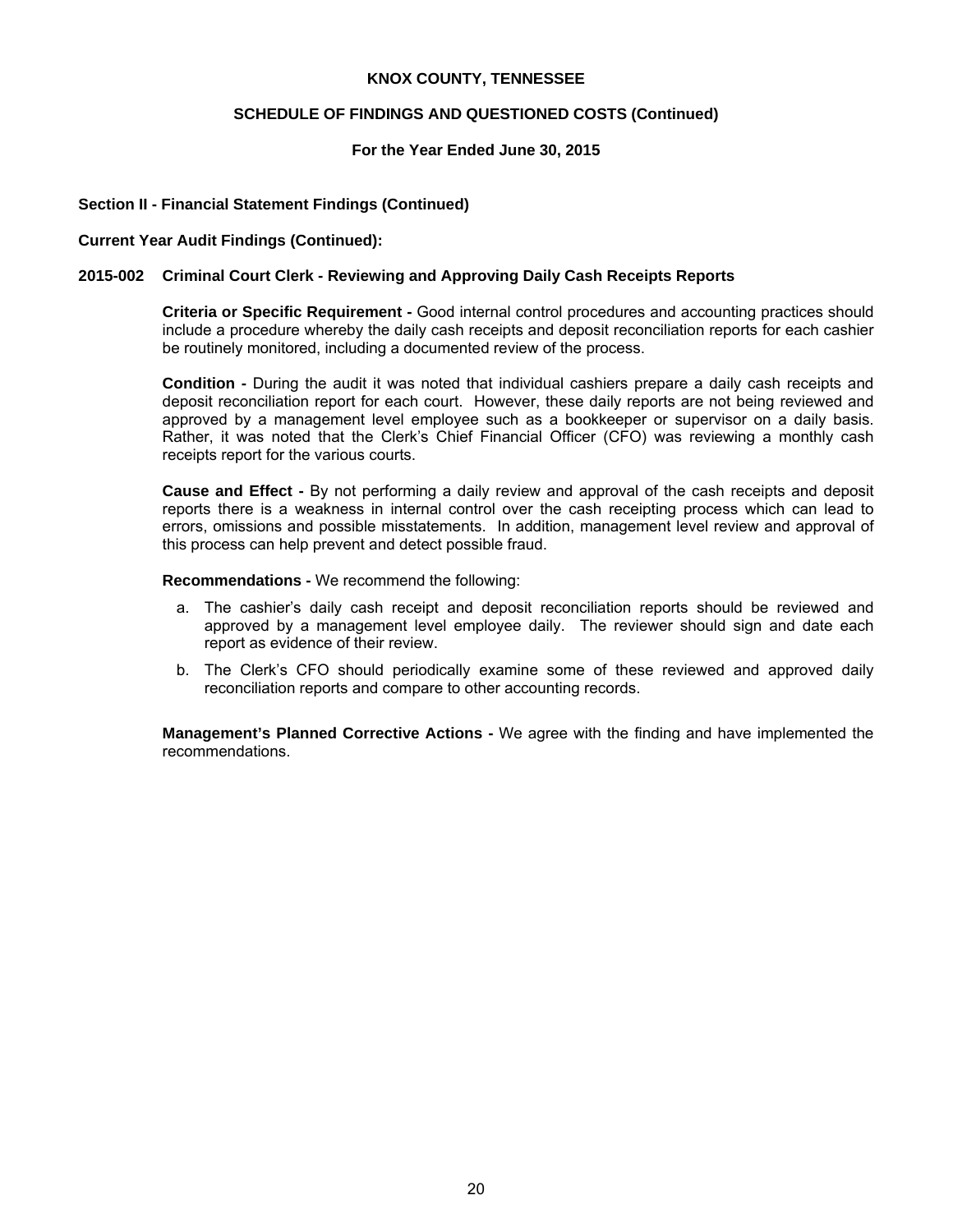### **SCHEDULE OF FINDINGS AND QUESTIONED COSTS (Continued)**

## **For the Year Ended June 30, 2015**

# **Section II - Financial Statement Findings (Continued)**

**Current Year Audit Findings (Continued):**

### **2015-003 Knox County Schools Food and Nutrition Department - Misappropriation**

**Criteria or Specific Requirement -** School employees are required to follow written travel and ethics policies.

**Condition -** In May 2015, the Tennessee Comptroller of the Treasury's Office issued a special investigation report related to the former Knox County Schools Nutrition Director's misappropriation of approximately \$4,500, resulting from inappropriate travel and expense reimbursements during the period of February 2013 through July 2014. The former Director received reimbursement from the Schools for expenses for which other organizations had also paid or reimbursed him.

**Cause and Effect -** The former Director collected reimbursements from both the Schools and other organizations for the same expenses.

**Recommendations -** We recommend that all School employees follow the written travel and ethics policies. We also recommend that the Schools annually disburse their ethics and travel policies to all employees for their review.

**Management's Planned Corrective Actions -** The former Director resigned in November 2014 and this matter was referred to the Knox County District Attorney's Office. Discussions related to a repayment agreement with the former Director are ongoing.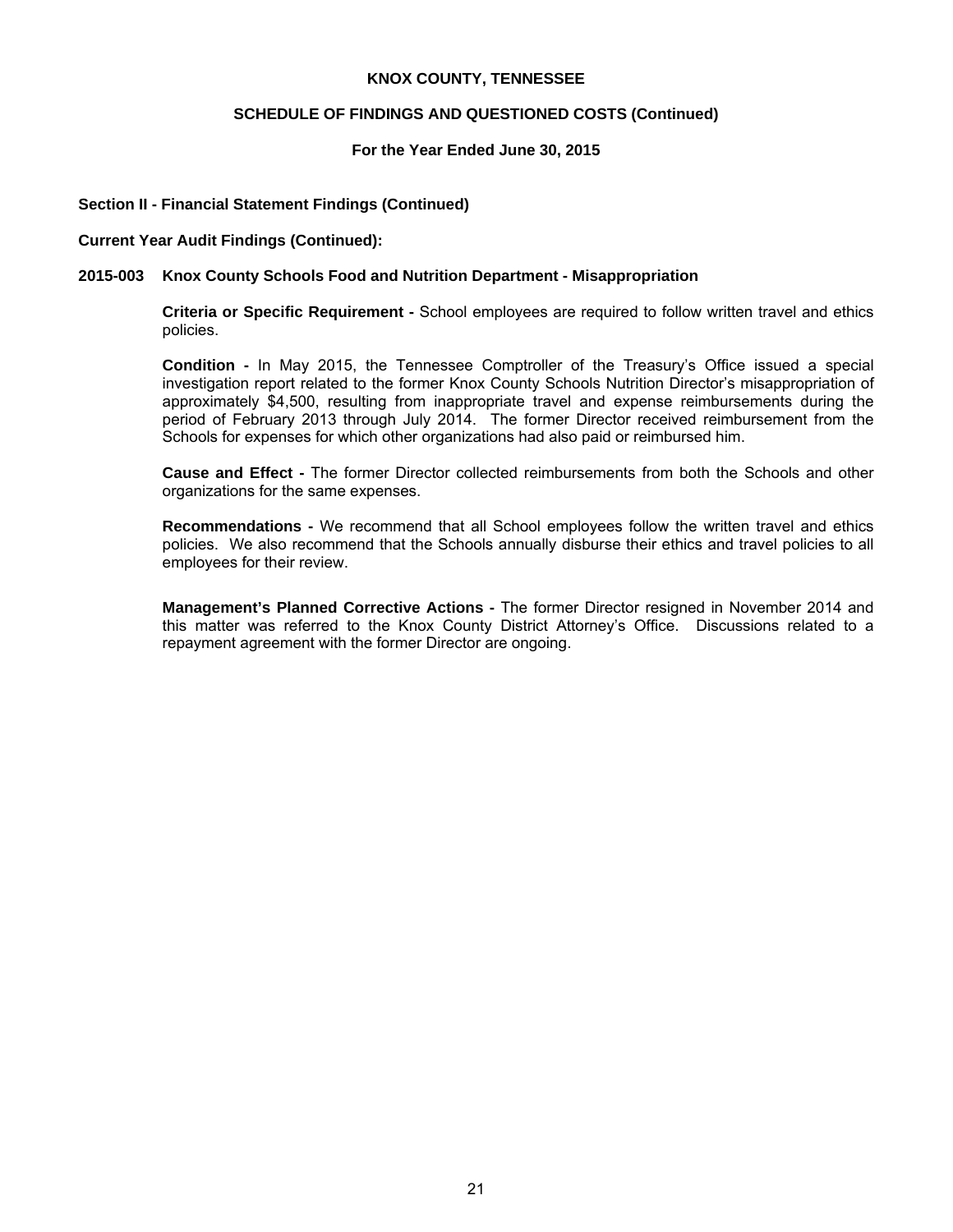## **SCHEDULE OF FINDINGS AND QUESTIONED COSTS (Continued)**

# **For the Year Ended June 30, 2015**

### **Section III - Federal Award Findings:**

### **Current Year Audit Findings:**

### **2015-004 USDA Commodities and Central Cafeteria Fund Accounting**

 **Program:** USDA School Lunch Program Non-Cash Assistance (non-major federal award program)

**Criteria or Specific Requirement -** The County and BOE are required to annually report the dollar amount of federal award expenditures in the Schedule of Expenditures of Federal Awards (SEFA) to the State Comptroller's Office, the U.S. Office of Management and Budget (OMB) and other stakeholders in accordance with Single Audit Act and OMB Circular A-133. The County and BOE should have adequate internal controls and financial reporting processes to ensure the correct reporting of federal award expenditures.

**Condition -** During our audit we noted the following items that required the BOE personnel to make the following audit adjusting entries to the Central Cafeteria Fund for FY 2015: (a) a federal award of \$12,500 was incorrectly recorded as a cost reimbursement rather than as federal revenue and was not reported in the original SEFA, (b) the accounts payable detail subsidiary listing at year-end did not agree with the general ledger due to a prior month's accounting error where an accounts payable invoice had been paid before it was entered into the accounts payable voucher system, (c) the USDA inventory of food commodities on hand at year-end was overstated by \$58,606 due to a math error, (d) the payment of USDA processing expenses was recorded twice, resulting in an error of \$126,908 affecting both revenue and expenditures, (e) incorrect recording of USDA in-kind commodities revenues and expenditures which resulted in both being overstated by \$435,675 and (f) a new point of sale system was purchased for \$250,284 which was not recorded as a capital asset. The effects of items (c) through (e) were the overstatement of the USDA School Lunch Program Non-Cash Assistance (Commodities) federal awards expenditures by \$562,583 and related revenues by \$621,189.

**Cause and Effect -** By not maintaining the Central Cafeteria Fund accounting records in accordance with generally accepted accounting principles and reporting the proper amount of federal awards, including the USDA commodities, the County and BOE are at risk of issuing misstated financial statements and reporting the incorrect amount of federal award expenditures in the SEFA. The above condition indicates a lack of proper management level review and oversight.

**Recommendations -** We recommend the following:

- a. The BOE Finance Department should work more closely with the School Nutrition Office to improve the accounting for federal awards, year-end inventory and USDA commodities.
- b. The BOE Finance Department should more carefully review its annual expenditures for capital asset purchases.
- c. The BOE Finance Department should submit the monthly financial statements of the Central Cafeteria Fund, including the bank reconciliations and subsidiary details of all major balance sheet accounts, to the County Finance Department for review.

**Management's Planned Corrective Actions -** We concur with the above findings. We have already changed our internal procedures and processes for the recording of USDA commodities revenues, expenditures and the related processing fees. In addition, we will do the following in FY 2016: (a) improve our recording of federal grant revenues, (b) more carefully review our year-end inventory calculations, (c) perform a detailed search of our annual expenditures for capital asset purchases, and (d) submit monthly internal financial statements of the Central Cafeteria Fund, including the bank reconciliations and the subsidiary details of all major balance sheet accounts, to the County Finance Department for review.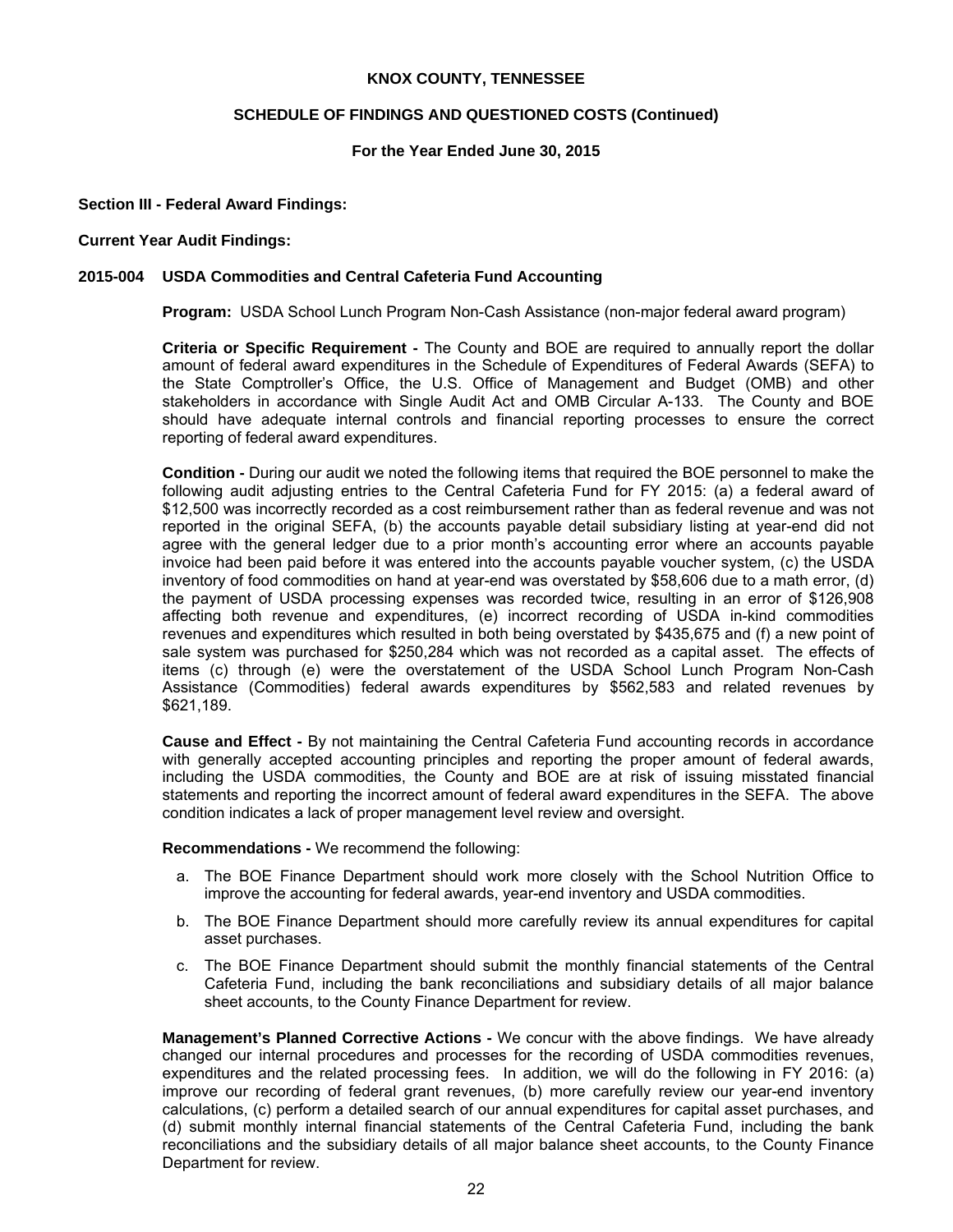#### **SCHEDULE OF CORRECTED PRIOR AUDIT FINDINGS**

### **For the Year Ended June 30, 2015**

#### **2014-001 Board of Education (BOE) Credit Cards**

**Criteria or Specific Requirement -** The County has an e-card program with established written internal control policies and procedures which are established to ensure that all e-cards are appropriately approved and their activity consistently reviewed.

**Condition -** During the audit it was noted that several credit cards existed within the Knox County Schools Administrative offices which were not approved and issued in accordance with the requirements and guidelines of the County's e-card program. Furthermore, activity for these cards was not reviewed in the same manner or under the same policies and procedures as the County's e-card program. In addition, investigations are currently in progress related to allegations that personal or unauthorized charges were made with one or more of the credit cards. The County's internal auditor, State of Tennessee Comptroller's Office and Knox County law enforcement officials are currently conducting investigations/examinations related to these BOE credit cards to determine the extent and dollar amount of any possible unauthorized or improper use.

**Cause and Effect -** The issuance and use of credit cards outside of the County's e-card program increases the potential for misuse.

**Recommendations -** We recommend the following:

- a. All County or BOE issued credit cards not issued as part of the County's established e-card program should be cancelled immediately.
- b. Only the County's e-cards should be utilized by employees who need a credit card for appropriate County business purposes.

**Management's Planned Corrective Actions -** Management concurs with the facts of this finding. While activity for these cards was reviewed and reconciled prior to payment of the associated charges, the process itself was separate from the County's e-card program. As such, we have already cancelled the separately issued BOE credit cards and are currently implementing recommendations (a) and (b). We will monitor the progress of the above referenced investigations and take whatever additional actions necessary at their conclusion.

**Current Year Status -** All cards that were not part of the County's established e-card program have been cancelled, and only the County's e-cards are utilized by employees who require use of a credit card for appropriate County business purposes.

The Comptroller's Office and Knox County Internal Auditor have both issued reports, subsequent to June 30, 2015, related to their findings of inappropriate use of credit cards by the former BOE Accounts Payable Supervisor, with total reported misappropriations of at least \$12,000. The former Supervisor was terminated in October 2014 and the matter was referred to the Knox County District Attorney's Office. Discussions are ongoing with the former Accounts Payable Supervisor related to a repayment agreement.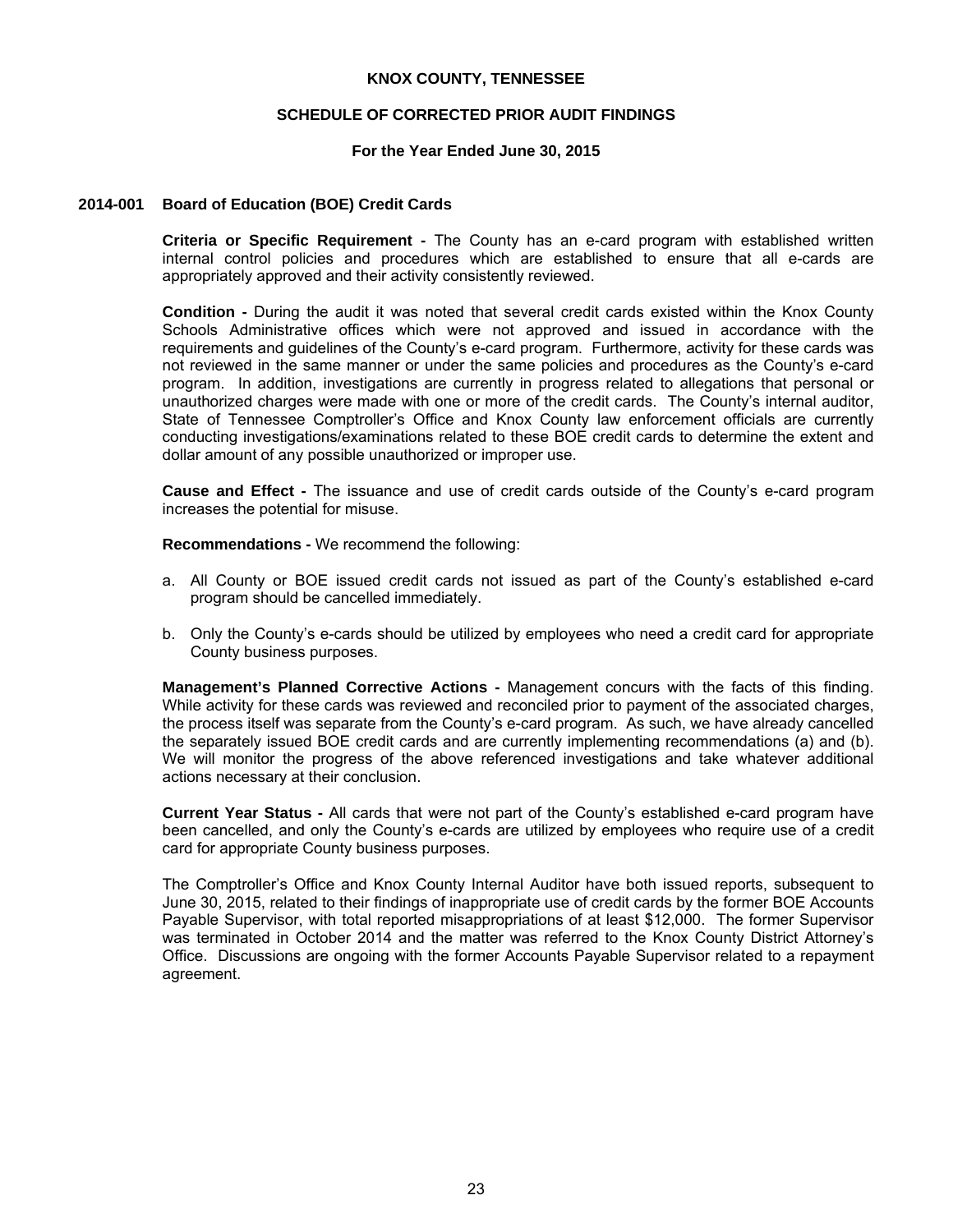#### **SCHEDULE OF CORRECTED PRIOR AUDIT FINDINGS (Continued)**

#### **For the Year Ended June 30, 2015**

#### **2014-002 Criminal Court Clerk - Undistributed Liability Account and Unrecorded Bank Account**

**Criteria or Specific Requirement -** Good internal control procedures and generally accepted accounting practices require that the details comprising each general ledger balance be identified and routinely monitored. In addition, all bank accounts should be recorded in the G/L and reconciled monthly. Failure to perform these procedures increases the risk that errors may occur but not be detected by the Criminal Court Clerk on a timely basis.

**Condition -** During the audit it was noted that the Criminal Court Clerk's general ledger includes an undistributed liability account totaling \$2,613,742 as of June 30, 2014, for which no detailed subsidiary ledger or listing was available to support the balance. According to the clerk's office, this amount represents the cumulative effect of partial payments made over several years which, according to their policy, is not disbursed to the appropriate payee (State, County or other agency) until the full fine or fee is paid by the individual. The office does keep individual files of the related cases involved which contains the history of each fee and any partial payments made to date, which can be referred to when individuals come in with additional payments, but there is no cumulative listing or detailed subsidiary ledger summarizing those amounts to agree to the general ledger.

In addition, the former clerk was a co-signer with a local bonding company on a bank account totaling \$100,411 that was not recorded in the general ledger.

**Cause and Effect -** By not performing a monthly reconciliation and distribution of funds received, the State and County may not receive revenues in a timely manner in accordance with various state statutes. Also, not maintaining a detailed subsidiary ledger to support the balance creates a lack of internal control over the account which can lead to errors, omissions and possible misappropriation. In addition, not recording bank accounts and their related activity in the general ledger increases the potential for misuse.

**Recommendations -** We recommend the following:

- a. The undistributed liability account should have a subsidiary ledger which should be reconciled monthly to the general ledger and amounts distributed to the State and County in a timely manner.
- b. The clerk should consult with the County Law Department, County Technical Advisory Services (CTAS) and the State Comptroller' office concerning the disposition of the \$2,613,742 undistributed liability account.
- c. The separate bank account with a local bonding company should be recorded in the Clerk's general ledger. The Clerk should consult with the County Law Department to determine if the separate bank account is necessary.

**Management's Planned Corrective Actions -** The two items described above were in existence when the new Criminal Court Clerk took office on September 1, 2014. We are presently consulting with the Knox County Law Department and CTAS to determine our best course of action.

**Current Year Status -** During FY 2015, the Criminal Court Clerk's Office began negotiating an agreement with the State of Tennessee Department of Revenue (State) to disburse the remaining funds accumulated in the undistributed account to the State, Knox County and the Clerk's Office. These negotiations resulted in a final settlement in November 2015 at which time the balance in the account had been reduced, through payments and adjustments, to approximately \$1.5 million. The accounting procedures for new collected amounts have been corrected to eliminate the accumulation of funds in the future. The separate bank account with a local bonding company was created under a court order and it was determined that this account is not the property of Knox County.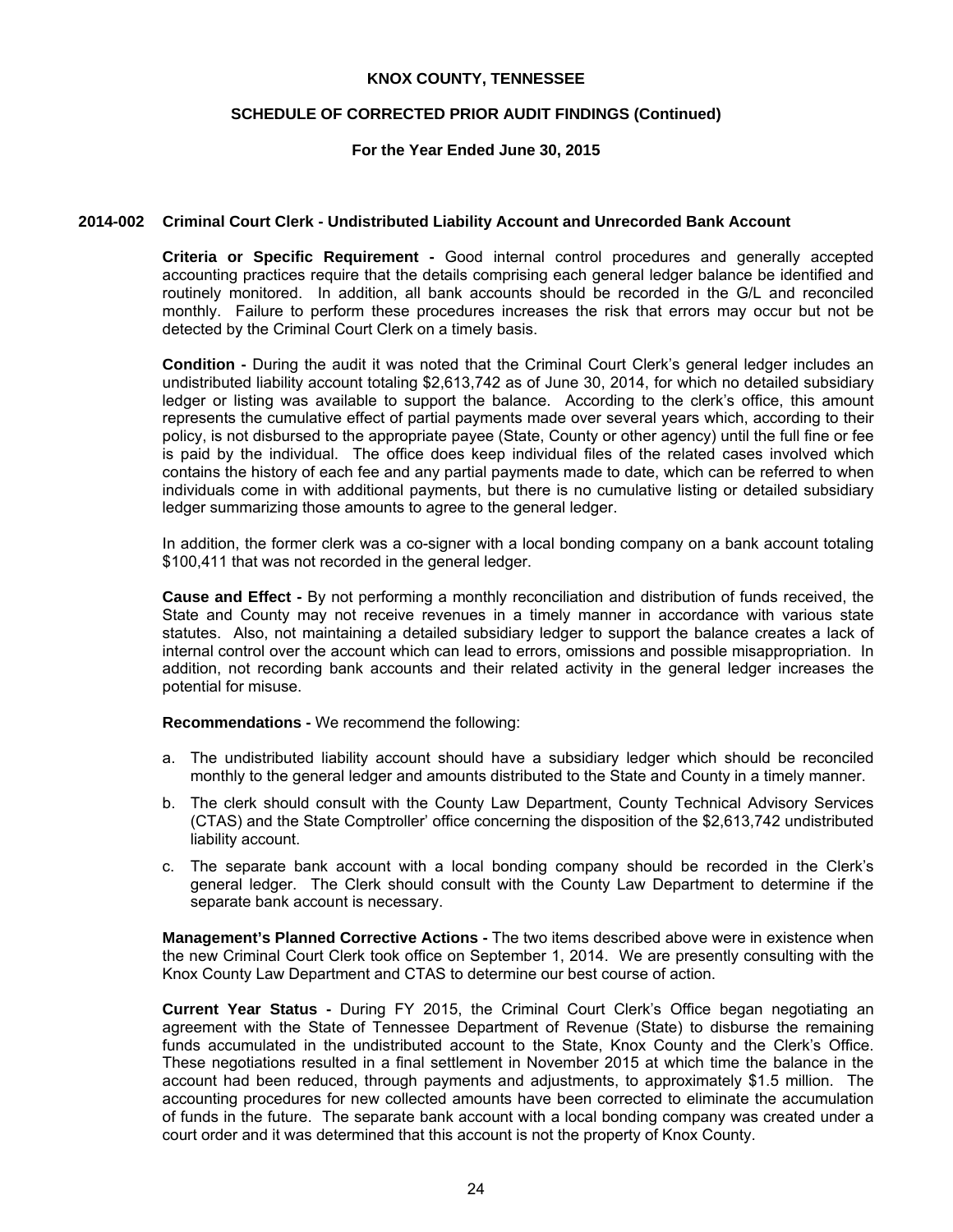#### **SCHEDULE OF CORRECTED PRIOR AUDIT FINDINGS (Continued)**

#### **For the Year Ended June 30, 2015**

### **2014-003 Accounting Classification and Capitalization of Certain Knox County BOE (Schools) Physical Plant Upgrades and Construction in Progress**

**Criteria or Specific Requirement -** The County has established accounting policies that require new or substantial construction projects to be accounted for as separate projects, which are subject to the County's budgetary process. Alternatively, physical plant upgrade (PPU) accounts are intended to be used to account for the costs of major maintenance or alterations to existing capital assets.

In addition, the County has a written capitalization policy that requires expenditures related to buildings and related improvements that are in excess of the capitalization threshold and extend the life of an asset to be capitalized as a capital asset and depreciated.

**Condition -** According to an audit report by the Knox County Internal Auditor which was released during our audit, it was noted that certain expenditures made by the Schools during FY 2012 to FY 2014 should have been classified as construction project costs for new schools or substantial renovation projects, but instead were recorded as physical plant upgrades (PPU). In addition, during our audit, we became aware that \$3,370,254 of various improvements or other capital items, a large part of which was carried over in construction in progress from previous years, were transferred from construction in progress and capitalized as part of the County's fixed asset records at the end of FY 2014 rather than being moved timely to the appropriate capital asset category and depreciated as the projects were completed.

**Cause and Effect -** By not recording all construction costs in the correct project within the capital projects fund, the total actual project costs cannot be measured against the approved budgetary amounts. Also, by not timely capitalizing certain costs as capital assets, the County could potentially misstate the total net book value of capital assets and depreciation expense in future years.

**Recommendations -** We recommend the following:

- a. Expenditures for PPU should not include costs related to new school construction projects or substantial renovations which are to be separately budgeted by project within the School's Capital Projects Fund.
- b. The School and County finance departments should perform a review of PPU and school construction capital expenditures on a semi-annual basis to determine which expenditures meet the County's capitalization policy for addition to the capital asset records.

**Management's Planned Corrective Actions -** We concur with the finding, and have begun to implement procedures whereby project costs will be separately budgeted for all applicable capital projects. Expenditures for projects will be reviewed timely and verified that all project costs are recorded as part of the applicable project, and monitored in relation to the project budget. In addition, expenditures for PPU's will be limited to the purposes for which the PPU accounts have been established (major maintenance to existing projects rather than new projects) and expenditures charged to the PPU accounts will also be reviewed timely. Finally, we will review capital expenditures timely to ensure that completed projects are identified and recorded in the appropriate capital asset classifications and depreciated in accordance with our established depreciation policies.

**Current Year Status –** Budgeting procedures utilized by Knox County Schools now provide for separate project budgets to be proposed and adopted for significant new projects and major renovations, and actual expenditures are reviewed and monitored in relation to the project budgets. In addition, detailed reviews by County and School personnel were performed in fiscal year 2015 for the purpose of identifying and capitalizing completed projects. These completed projects were reclassified from the construction in progress category to the appropriate capital asset categories and depreciated in accordance with the County's established depreciation policies.